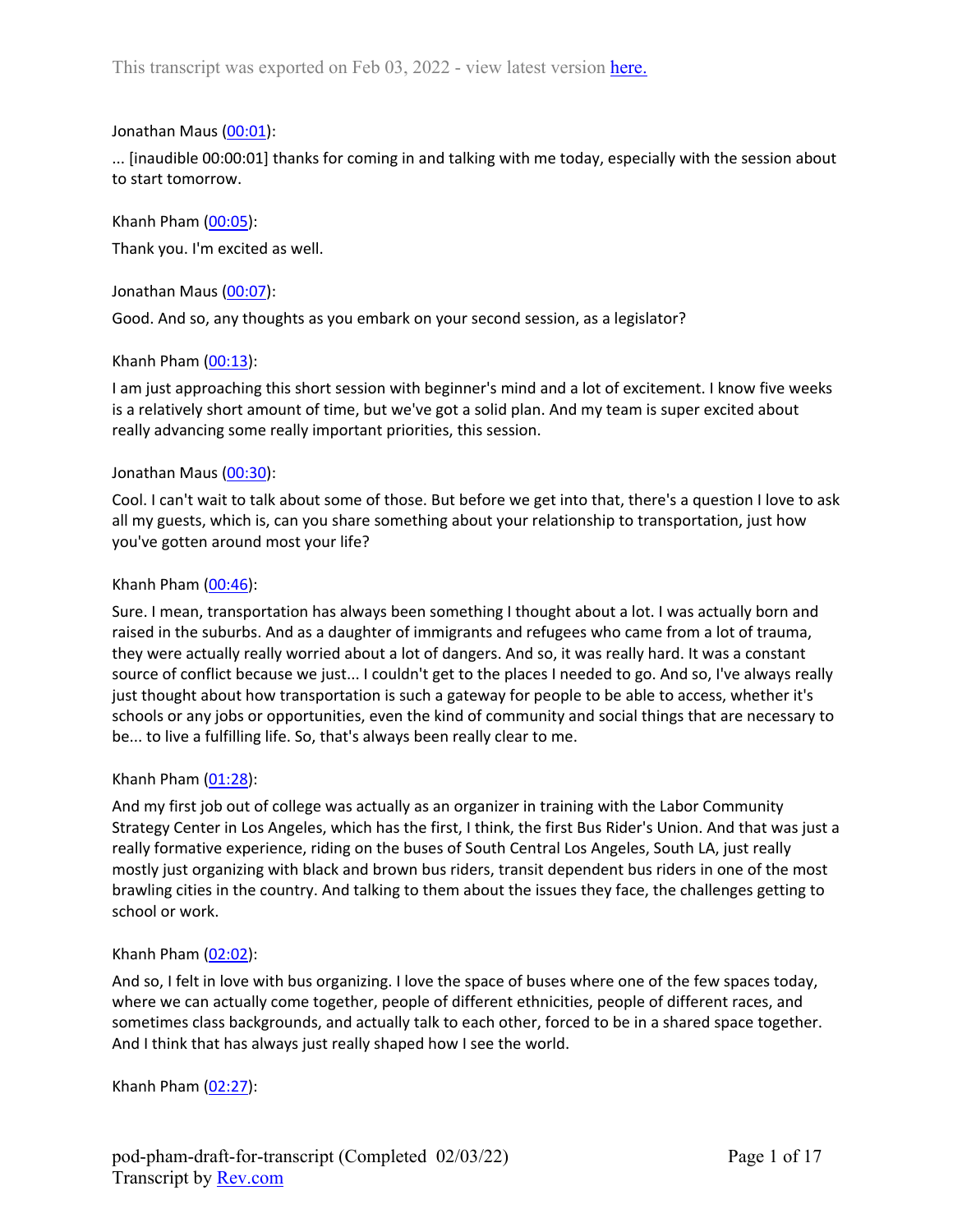Also, seeing the way that they took on the Metropolitan Transportation Authority and sued them for civil rights violations, based on the ways that they were raising bus fares to fund some of their subway and light rail expansions. Also, gave me new into the ways in which even things that seem really positive can actually disproportionately hurt BIPOC and low income communities.

## Jonathan Maus ([02:52](https://www.rev.com/transcript-editor/Edit?token=GFBL2vdy9OuMTPIE_bk266iXgkq_faWf9XPE4e1Rn8F4nTy-x4yZ8jBT2W_x6gFoKwf3MHZd0Obbcp8mba0q43vXHfs&loadFrom=DocumentDeeplink&ts=172.18)):

Interesting. So that makes a lot of sense, that when you came to the Portland area, you got involved with OPAL Environmental Justice Oregon, and APANO, and you carried some of that into your work. And it strikes me too, the way you described the space of a bus is sort of how I think a lot about public plazas. It's sort of a mobile version of a public plaza. So yeah, I love that. That's really interesting.

## Jonathan Maus ([03:13](https://www.rev.com/transcript-editor/Edit?token=C6mu-XNLzw-G6x-462qw8bYJwRmNyfbJ9Pt0BdwQ2WsywVfIyQae0QEy9-hWJoh74S_gi6OnGFvao4X-vvOQRh-zOhA&loadFrom=DocumentDeeplink&ts=193.26)):

And I grew up too, most of my formative years, a few cities, I think, I guess, to the north of Irvine in Cyprus. So yes, come from also a really suburban environment, which has inspired a lot of the way I see transportation in Portland and activism in general. So, I can definitely relate to that.

## Jonathan Maus ([03:29](https://www.rev.com/transcript-editor/Edit?token=xHqkqRZ0dbuY9NM6EqecJwl_XAz7n4P-vX0Uo6_80FFmwlrNB24K-OwtoeK9k3NDHxxJy2i_2ZQufR1nP7V7VpRr4YQ&loadFrom=DocumentDeeplink&ts=209.84)):

So yeah, you were a... lot of people sort of think of you maybe as being new to the scene here, as a politician in Oregon. But you've really been, like you said, organizing around economic justice, social justice, transportation justice, these climate change issues for two decades now or so, going on. And I wonder as you are making this transition into being an elected official, what pieces of that activism sort of approach can you use to be a good politician? Then I'm going to ask which one do you think you have to kind of give up in order to be effective as a policy [crosstalk 00:04:03]. First off, what pieces of being an organizer, community organizer and activist, can you use to be an effective elected official?

## Khanh Pham  $(04:11)$  $(04:11)$ :

I mean, I feel like I use all the skills of organizing, as an elected official. I think I came into office knowing I wanted to be a different kind of legislator that was really bringing communities and coordinating with communities. I saw myself as still part of the movement, just maybe doing now the inside part of an inside, outside strategy. Where before, I was more on the outside and frankly, didn't have a lot of insiders to connect with. And so, I think the ability to build relationships with people, to be able to think about, "Who are your targets? Who's a real decision maker? Who do they listen to? Who do they... Who are they... What are they moved by? What are their values and how do I speak to those values so that we can meet them where they're at and also move them to where we want to go?"

#### Khanh Pham [\(05:02](https://www.rev.com/transcript-editor/Edit?token=kDduGTAuTbCn9LVQtG3CZDFrGVS4mZqtqf-mOk0n5RnvgdCXbfHs068iv45lu_8SwE3hXi0yzsMmJ6WzE_LBJrEowQM&loadFrom=DocumentDeeplink&ts=302.97)):

So I think those kinds of skills has been... and that power mapping, and all those skills have really been incredibly helpful for me as a legislator. And yeah, I think just a sense of humility as well, knowing that we are all just different roles and to make change. And I think it's really important that I recognize all the time, that I'm just, in many ways, a conduit to be able to communicate, what is the community saying? What are some of the needs that communities are saying? What are the solutions that we're coming up with? And if I can play my role more effectively, and maybe somebody else who taps... Maybe I tap out and somebody takes this place.

## Khanh Pham  $(05:43)$  $(05:43)$ :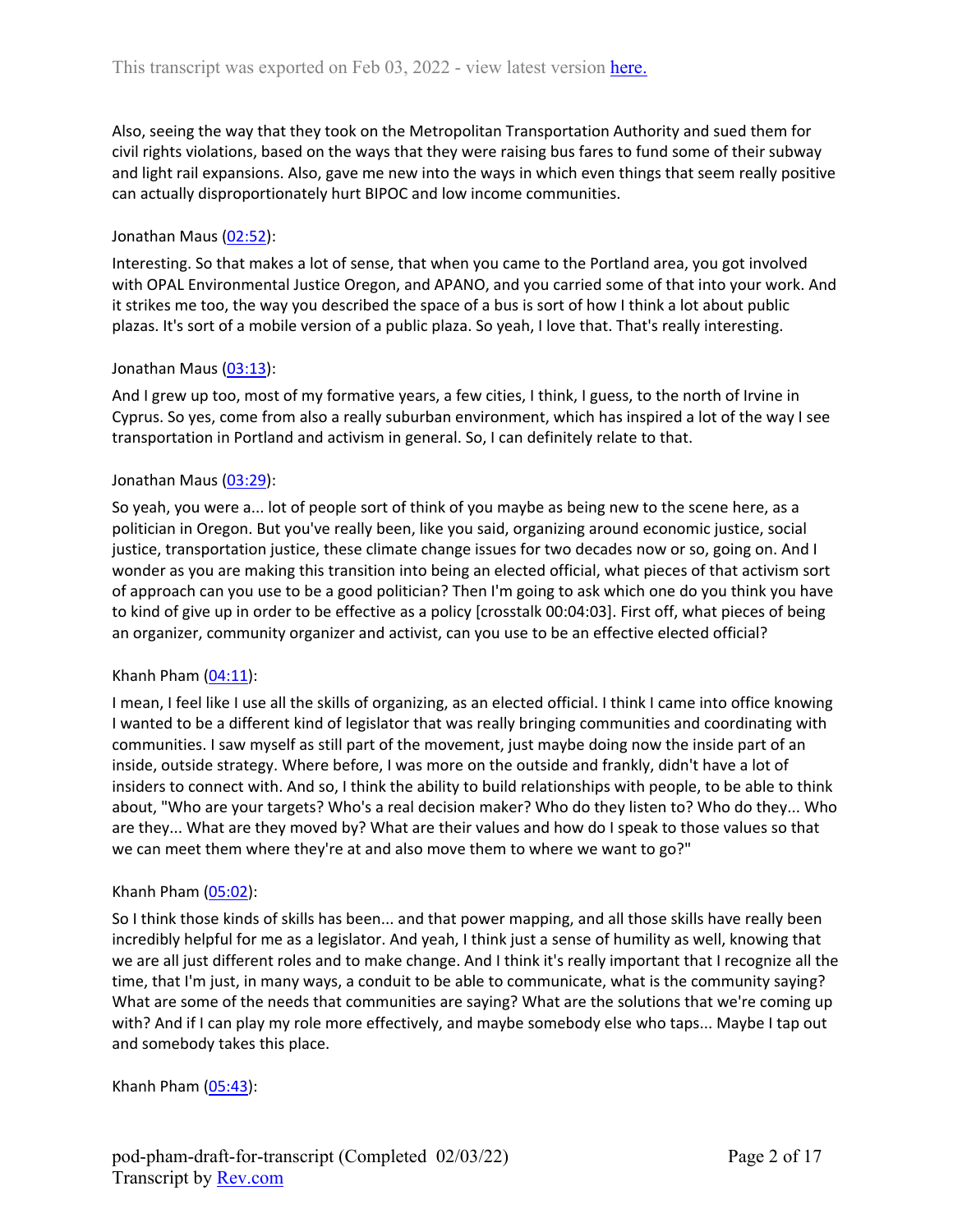But we're just really always trying to develop leaders. I guess that's the other thing, is really putting an eye towards... I'm always thinking about how do we develop new leaders and build more pipelines so that we have many other seats that are opening up in 2022, for example. And those are real opportunities. I never imagined myself in this position. Never. It was... It just personality wise, it didn't seem like the right thing. But now that I'm here, I see so many opportunities about what is possible when you have someone who is oriented towards community, does with the community organizing experience. And I do want to encourage our movements to be looking out for those opportunities so we can seize those moments, and really push for the transformative changes that we need in this moment.

## Jonathan Maus ([06:29](https://www.rev.com/transcript-editor/Edit?token=1AB9z7-nNBuTUiMWaQU1b7r0fA0QxAcVzaI_Qpag0Pm2nBmn4cxRe0eA3heqNRe74cRHeDBNcKZCenNXfGw5zCKVr7M&loadFrom=DocumentDeeplink&ts=389.96)):

Yeah. I hear you. You've said recently, that you feel like you're part of... when you were elected, you're a part of a progressive majority, a progressive majority in Oregon. And I've also heard you say you've been inspired by the squad, the likes of House of U.S. Representatives, Ilhan Omar and Alexandria Ocasio-Cortez. But as I'm sure you know, Capital in DC is a lot different than the capital down in Salem. So I just wonder how you would adjust that style, because I'm real... And were just talking about sort of how you balance sort of being an activist and being an elected official. And I'm really interested in those differences and how to be effective in both.

## Jonathan Maus ([07:07](https://www.rev.com/transcript-editor/Edit?token=V1IF1WaLOIsT6Hlt62N9AVqBlXtvBIx55Lf28HhHY5abAO8mRf8NCN7093KEZu-lCaQ0wtKVx9ZdTExfMtTjdVsRvNA&loadFrom=DocumentDeeplink&ts=427.51)):

And oftentimes, activism can be a lot sort of more like strident views and maybe less likely to compromise because you have to appeal to a base of your donors and that sort of stuff. And it can be some similarities in politics, but I think there's also some interesting differences. So I wonder, how do you see sort of like taking on a strong, progressive voice in a state like Oregon, where we have a super diverse sort of urban rule thing going on? And I'm sure you've already found even with one session under your belt, you have to sort of make compromise. So, how do you do that, that sort of squad stuff, but in an organ context?

## Khanh Pham  $(07:42)$  $(07:42)$ :

Yeah, I think that's a fascinating question that I'm still constantly learning and refining. And I think one of the things that I've learned, is that it's not so simplistic as radical versus more moderate. Because I think a lot of voices feel like they have been unheard. For example, rural voices, I think, feel like they are not heard as well. And when I was the director at the Oregon Just Transition Alliance, we saw that when we went on our statewide listening tour for an Oregon Green New Deal, we heard some of the same challenges in rural communities as some of our low income and BIPOC communities and urban areas, in terms of accessing transportation or just accessing the benefits of the green economy.

## Khanh Pham  $(08:29)$  $(08:29)$ :

And often, the corporations want to pit us against each other and say, "Oh, it's those urban folks that don't understand your issues." And so for me, it's been also about try to... how to like break an out of the false binaries and choices around that certain more powerful money [inaudible 00:08:46] interest and want to keep us divided. And so, I guess I would say, it's been about making sure... I guess I'm trying to find the shared... what are the shared values. And I don't feel like I've actually tried to... I don't think I have had to compromise my vision. I think it's, what's important is to make sure that I reach out to constituencies that I wasn't able to work with when I was just working in Portland.

Khanh Pham  $(09:09)$  $(09:09)$ :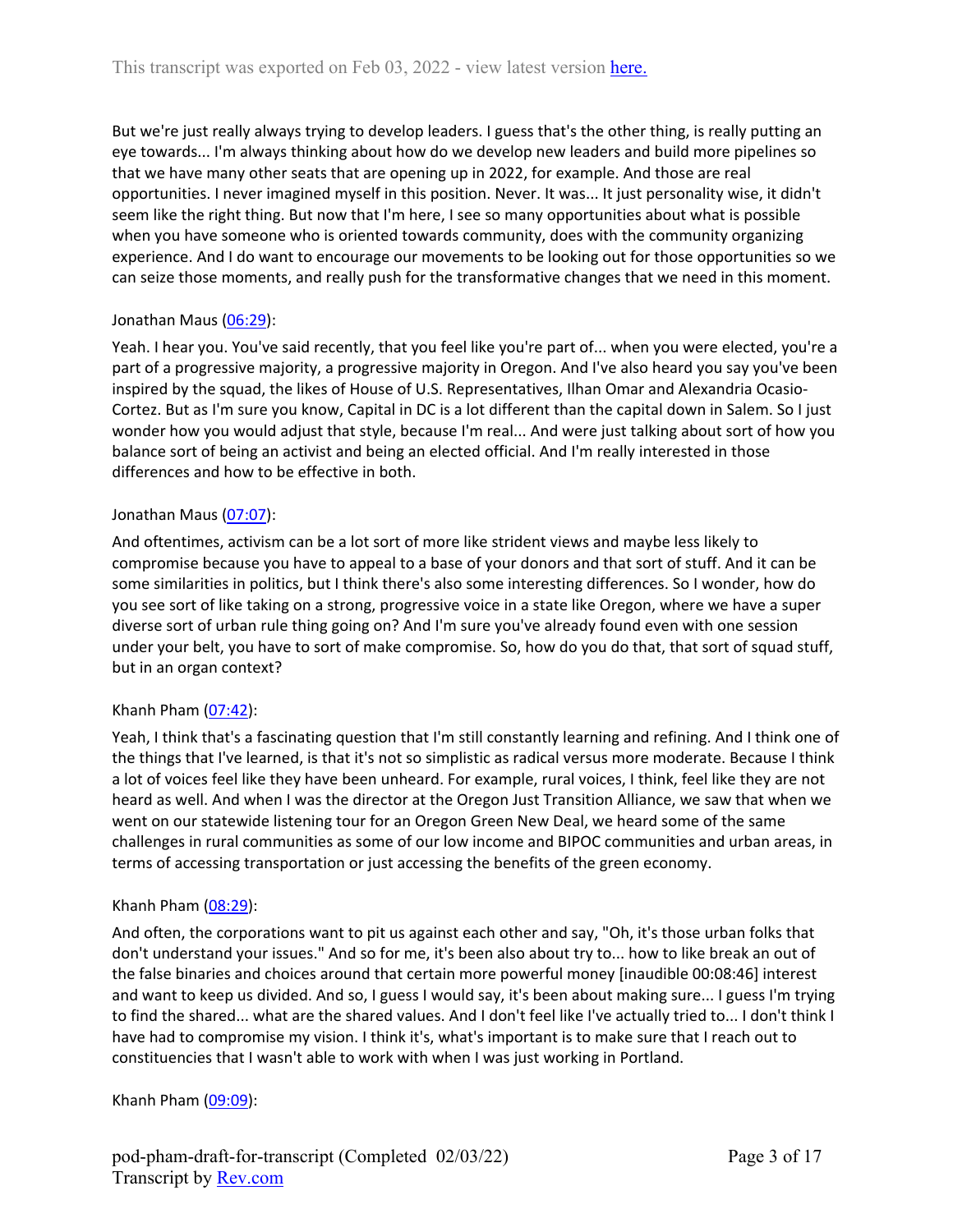And being able to find with rural legislators, where can we find the commonalities, where we both can maybe feel like we don't have our communities. Which includes some of the one and three Oregonians who don't have access to a car and don't have access to public transit. How do we find and push for our shared values to make sure we have a transportation system that works for all Oregonians?

## Jonathan Maus ([09:35](https://www.rev.com/transcript-editor/Edit?token=ZWrpnh8NBu-qUvqV796iTdzds8MpD7RjIGgQhpB9AsSsFg7zDUzOZYsOXa2pacqJsYZBu4MG-8WsMTCZ344AuvunlP4&loadFrom=DocumentDeeplink&ts=575.62)):

So, it sounds like you're, in general, you have some hope and optimism that this sort of traditionally very divisive legislature in Salem, that you can't work past that. I mean, I'm just, I'm curious, anybody working down there, how much that weighs on your mind that we've had walkouts. And we've had such stride and partisanship as you come in there with this, I think, is a really productive vision of appealing to a lot of people. Is that weigh on your mind that there are so many people in those chambers that are you just willing to walk out if they don't agree with you? And how can you make progress in that environment?

## Khanh Pham  $(10:08)$  $(10:08)$ :

I wouldn't be in this job if I didn't have hope and just a sense of optimism, because as an organizer, I've had to talk with people. I mean, even in my own community, in the Vietnamese community, there's very many, very conservative people. And I just feel like I have a lot of experience in just trying to learn about people's lives and genuinely come with that sense of curiosity to understand their experiences. I can't say... I think it's important to hold both truths, right? Yeah, there's some really challenging hyperpartisanship and history there that I wasn't even a part of. And I think we have to be clear eyed about the real challenges that our democracy is facing both, not just in our state, but also just nationally that's impacting conditions here. But I also know that our state has a long history of being able to do when the country is in a deadlock. And so, I am still really hopeful and optimistic about what we can achieve.

## Jonathan Maus ([11:02](https://www.rev.com/transcript-editor/Edit?token=sT8Jy9Mu8D2i4F4D7pia0mFLbemVqDoUqWspxxeQLxZlvt_-n9-m9z3I1DBLPD6Nwu8CF0RGWpGzlDbUIIU72LkcLho&loadFrom=DocumentDeeplink&ts=662.38)):

Yeah, and I wanted to switch gears here a little bit to something a little more, well literally, more close to home. So, you live two blocks... I've heard you say you live a couple blocks from 82nd Avenue, which is, for folks who don't know, is a really dangerous sort of classic orphan highway the state has been in control of it all this time. It used to be the interstate and then they built a big... Or it used to be a highway and they built the big interstate next to it and neglected it for many decades. And it has a terrible safety record and all these things.

## Jonathan Maus ([11:29](https://www.rev.com/transcript-editor/Edit?token=gYkwetVEP_Km9LYpL30r_K9pYzziZHScCqk14WnlmaKC1mF0IZEPCe5YLETRn3M1d6PXZ_Tecw2kAmU1IBj8LcCs27E&loadFrom=DocumentDeeplink&ts=689.37)):

So I wonder, was it surreal for you to go from living there, organizing on those streets, talking to people's experience, trying to get the attention of lawmakers to within what seemed like a short time, in some ways, sort of being on the sidelines and on the teams and negotiating this \$185 million package that included the city in ODOT and the state legislature? What was that experience like for you?

## Khanh Pham  $(11:56)$  $(11:56)$ :

I definitely was humbled by the opportunity. I will say, there was no table or actual room, so [crosstalk 00:12:03]

Jonathan Maus ([12:02](https://www.rev.com/transcript-editor/Edit?token=BQRpH8M3v-fm6cX14fF97vYRvBpVK6Y36xQrDsxLmVEhQOy3-eCJdnMVG3pdnt3FhWkiArVdwWs3DV6MoojEq6iQka8&loadFrom=DocumentDeeplink&ts=722.59)): Yeah, right. Okay.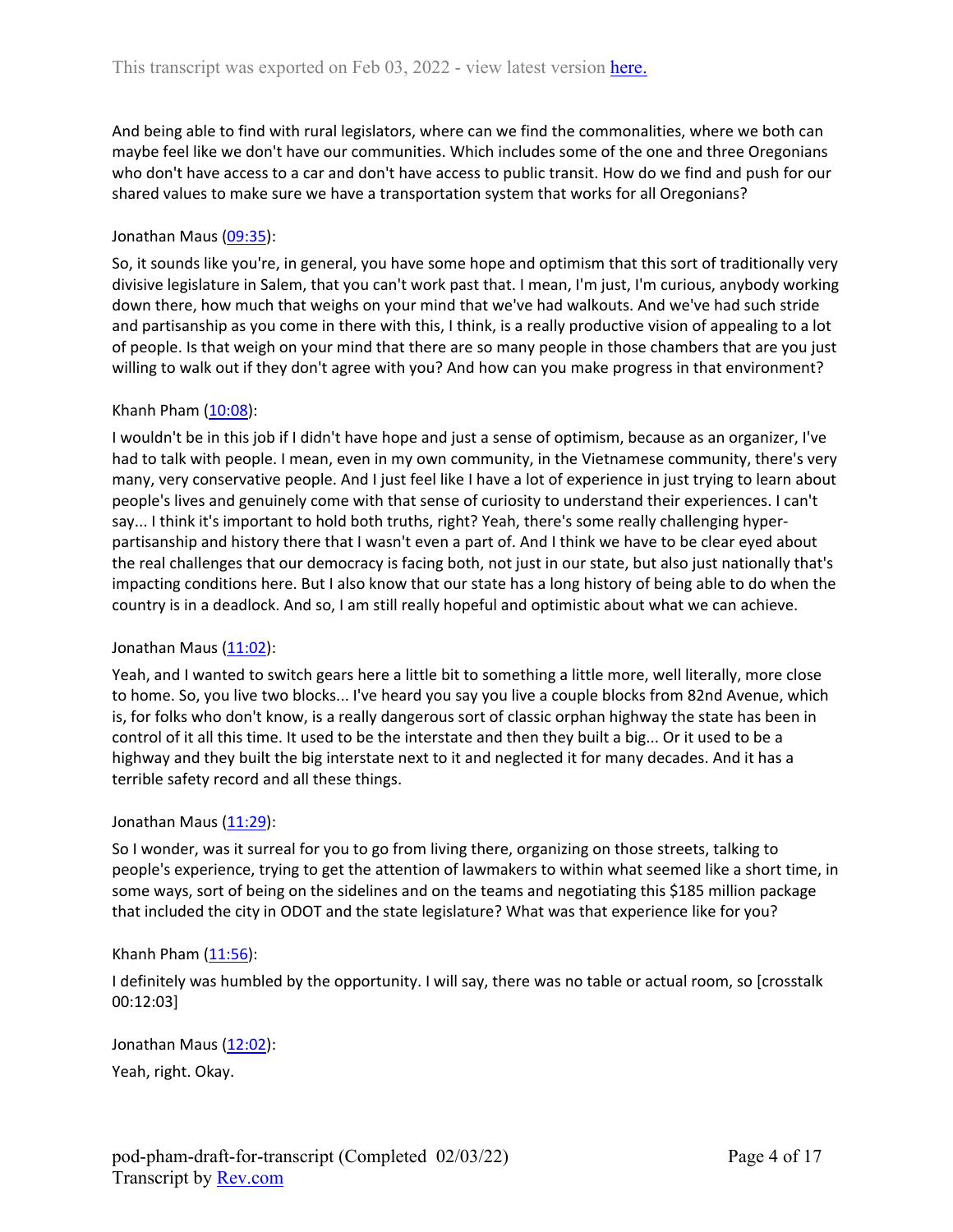## Khanh Pham [\(12:03](https://www.rev.com/transcript-editor/Edit?token=iTMUhKsZhSNQLPbFuHtdsrFYiDFmGj_Dh6_r3FR74u4BR1thZyRjgYFaD0q__TdTogpWfBjOMBKLs9vVlv8rgsVWcCE&loadFrom=DocumentDeeplink&ts=723.22)):

... it's not like there was a... I imagine that's how things happen.

## Jonathan Maus ([12:06](https://www.rev.com/transcript-editor/Edit?token=urtOdGpGFyeEdS5L_zpQ2YyV46_q47W5iG1eUyzkhLOM-LTDpzGhwM9_vShnlRa-WBpuX9zvxkrOCyeDkt78fJ3J4n4&loadFrom=DocumentDeeplink&ts=726.29)):

It wasn't like a standard process that you probably would be more used to. It just seemed to be like, it was this amazing urgency that it came up to hasten this... what happened with folks was like a jurisdictional transfer. So eventually, Rep Pham was a part of a process to help get that over the finish line, something advocates been working for. So it just recently happened where the state said, "Okay, City of Portland, we'll get you this. We'll give you the money to sort of make this transfer happen." So yeah, sorry. You were saying, what was it like being there?

## Khanh Pham [\(12:32](https://www.rev.com/transcript-editor/Edit?token=b3vaVygeW7yxOc9JICMrE3AOOXPHpaX4n8bBqq650kW9WTuBHRMKMH8IC18rhRezkywa1ZJTCihU_WJbJLz-Fd4w-yQ&loadFrom=DocumentDeeplink&ts=752.07)):

Well, I think it's important to remember the ODOT first offered 3 million. Yeah, in this... That was their first offer for what they could contribute to jurisdictional transfer.

Jonathan Maus  $(12:42)$  $(12:42)$  $(12:42)$ : Wow.

## Khanh Pham  $(12:43)$  $(12:43)$ :

And it was only because... So actually would say, I've stayed kind of in my role. I don't think I was in the inside, but I... I worked with community groups. I mean, community groups that we just... we were still mourning the two pedestrian deaths within the space of two weeks of each other. And we knew that was not enough. And so, it was really community pushing and...

## PART 1 OF 4 ENDS [00:13:04]

## Khanh Pham [\(13:03](https://www.rev.com/transcript-editor/Edit?token=MAWv-UXAX4Ko5ZK_huBvO_aKMYcbiTl0W4ipgJ2N_3D6eerLqfuqjbWWY6ttXB9nAwQmSTbijjIXNfjlnwow29gGgSU&loadFrom=DocumentDeeplink&ts=783.67)):

We knew that was not enough. And so it was really community pushing and making sure that it was clear. That that is not sufficient to the deadly conditions that our children, our students, our families are facing and our businesses too. And so we push and push and we're able to get 185 million within the space of a couple of weeks. So I have to say I was more just pushing a really, to testify at OTC and meeting with community and lifting it up through virtual rallies and things. But yeah, I think it just really shows that community engagement is key. We need to be leaning in and making sure that our governments are meeting the moment. And that's really how it happened. I actually felt like it just reaffirmed how important it is to have people with lived experiences and deep ties to community to be in the legislature.

## Jonathan Maus ([13:53](https://www.rev.com/transcript-editor/Edit?token=_ULRXOQbm3Ld1MguRSys1aMxajcZuPoRI7cImeHqXx5PBSTddAqp2hqZuUJ6jUnCRJY7yxiUUKQx8Wv8MmpxG8rC4mU&loadFrom=DocumentDeeplink&ts=833.2)):

Yeah. And I can appreciate that you haven't necessarily spent all the time on 82nd, given the other things on your plate. But if you close your eyes and envision a future for the street, can you see a future where those lanes people can currently drive on or reallocated to a bus, or could you see potentially like a bike lane on 82nd in the future? What does that look like to you?

Khanh Pham  $(14:16)$  $(14:16)$ :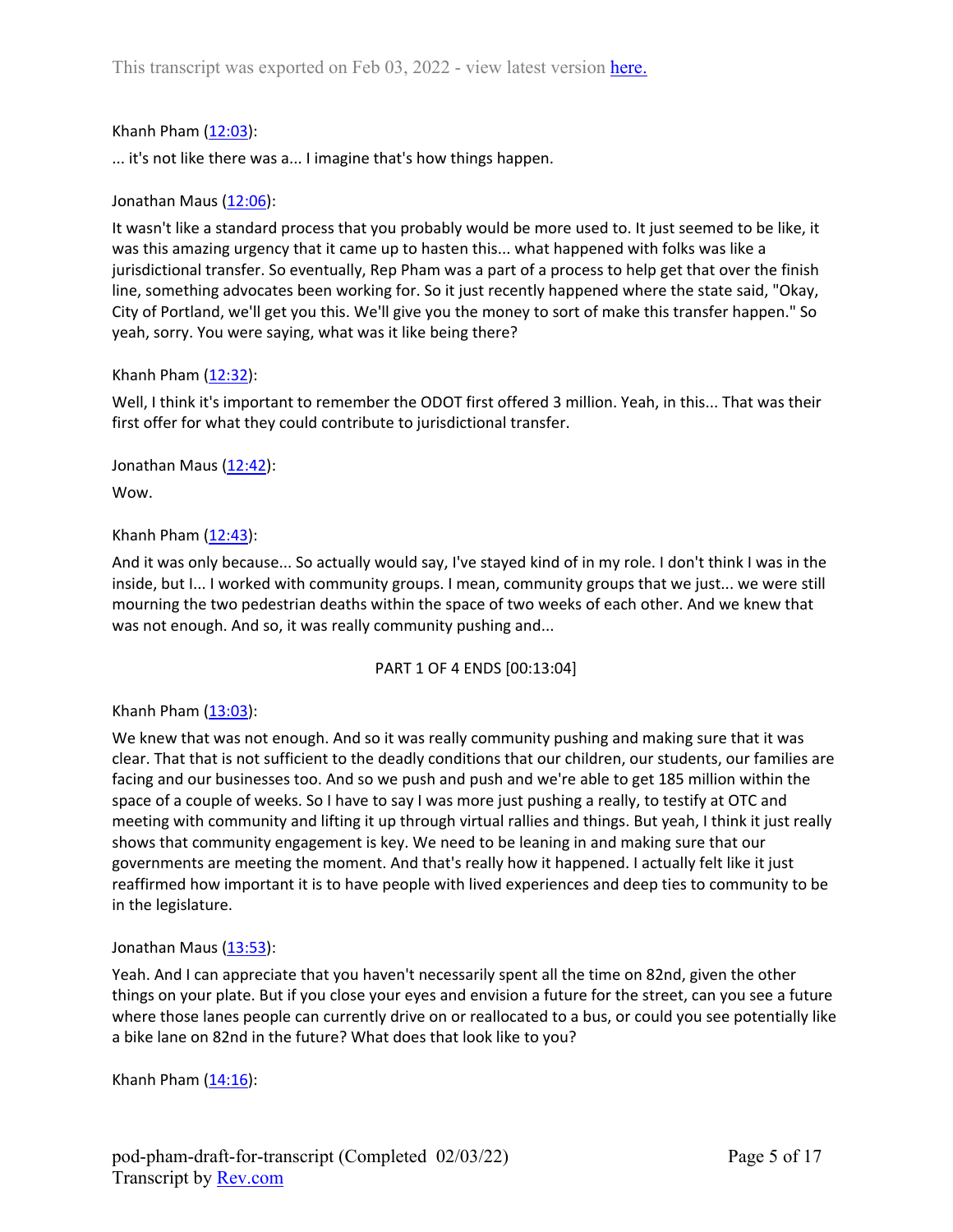Absolutely. I can see. I mean, it really depends on what the community wants to see, but I would love to see a dedicated bus lane and more opportunities, not just for a bike lane, but really a separate [inaudible 00:14:33] bike lane that feels safe to bike on and really spacious sidewalks. Places where people can actually pause. A lot of the businesses there are seen as just places to just whizz by at 35, 40 miles an hour. But there are some really vibrant, small family-owned businesses along that quarter who would love people to actually walk by, stop in and really support local businesses.

# Khanh Pham  $(14:58)$  $(14:58)$ :

So, I guess I envision a place where people are not just speeding by because we have the 205 Freeway right next door. People, if they need to speed, they can go on that freeway. 82nd avenue can be a place where people connect, where they meet, where they shop, where they... It's already a place where people take their kids to school. So how can we make it a safe place where people feel safe. Where parents like meet like me... My daughter actually goes to school at Bridger, which is just on 79th Lane, right close to 82nd. And we have to cross 82nd to get there, and I would never in a million years let her.

## Khanh Pham  $(15:32)$  $(15:32)$ :

I used to walk to school. I would never know a million years let her cross that street by herself. Not until she's much, much older. And maybe, I don't know when I would feel safe because the cars there are just going way too fast. I've seen countless accidents and now have learned to brace ourselves for news of the next fatality or injury on 82nd. So yeah, my vision is a slower, more vibrant street where the businesses are supported. Where parents and families are supported and people can bike and walk and take the bus and drive if necessary. But it's just one of the many modes of transportation rather than the single mode that takes over everything.

## Jonathan Maus ([16:16](https://www.rev.com/transcript-editor/Edit?token=RoaHCfJZOJ7GPcga_vgUEJkEfCmR6Yx_ux-nswGKW4n3E_QrNbcXpNLG-C1Y_pkZAWEZaQcMuSqpIyw36QYEpPm996w&loadFrom=DocumentDeeplink&ts=976.72)):

And I wonder if you've thought or have any concerns around maybe like that tension, because it ultimately comes down to the fact that the vast majority of people on 82nd now drive a car on it. And so, no matter how people want to talk about this process or no matter how much optimism you might have given folks like you, like how you just described and other people. And I think basically the City of Portland's values and vision for it, the conversation's going to come to a point of, it's not going to be as easy or it's not going to be as quick or efficient to drive on 82nd.

## Jonathan Maus ([16:48](https://www.rev.com/transcript-editor/Edit?token=PLxze0mLkqnt-oEpoHiRZhlFgVfplhiQNXwBRm_iaC_MS6extbJHINzfv5EsI_5wlfQ-5g-SDtJNvuRFPwKIJx2eXwQ&loadFrom=DocumentDeeplink&ts=1008.15)):

Do you have any thoughts about what to do when people really get concerned about that? I hope that it doesn't turn into a flashpoint, but I've been around these projects and I know that I can see that happen. And I think I can see people bringing up, "Well, sorry, but these other options aren't available to my family yet. And this car is the only way I can get around, and if you take away 82nd avenue, XYZ can happen." So any thoughts about how you would respond to like a constituent that calls you and says, "Hey Khanh, what's going to happen here? They're taking away my street." How would you respond to someone like that?

## Khanh Pham [\(17:24](https://www.rev.com/transcript-editor/Edit?token=YdgD46uZuo3ZgiWXnaiIxgOydzggf3xi4TYDvQIdfopOMv3bbQ-YZ3-A0cxeMRlK7oMI8PnvCpQaDXS5rdIJkYkdUCE&loadFrom=DocumentDeeplink&ts=1044.09)):

Well, I think it's the responsibility of the state, of our government to be able to make sure that this transition that we're going to make, which is challenging, but we have to make it if we want to survive that it's done in an equitable way. So, like the Portland Clean Energy Fund is a model for me of the approach that we need to take. Because we can take with a small 1% surcharge on billion dollar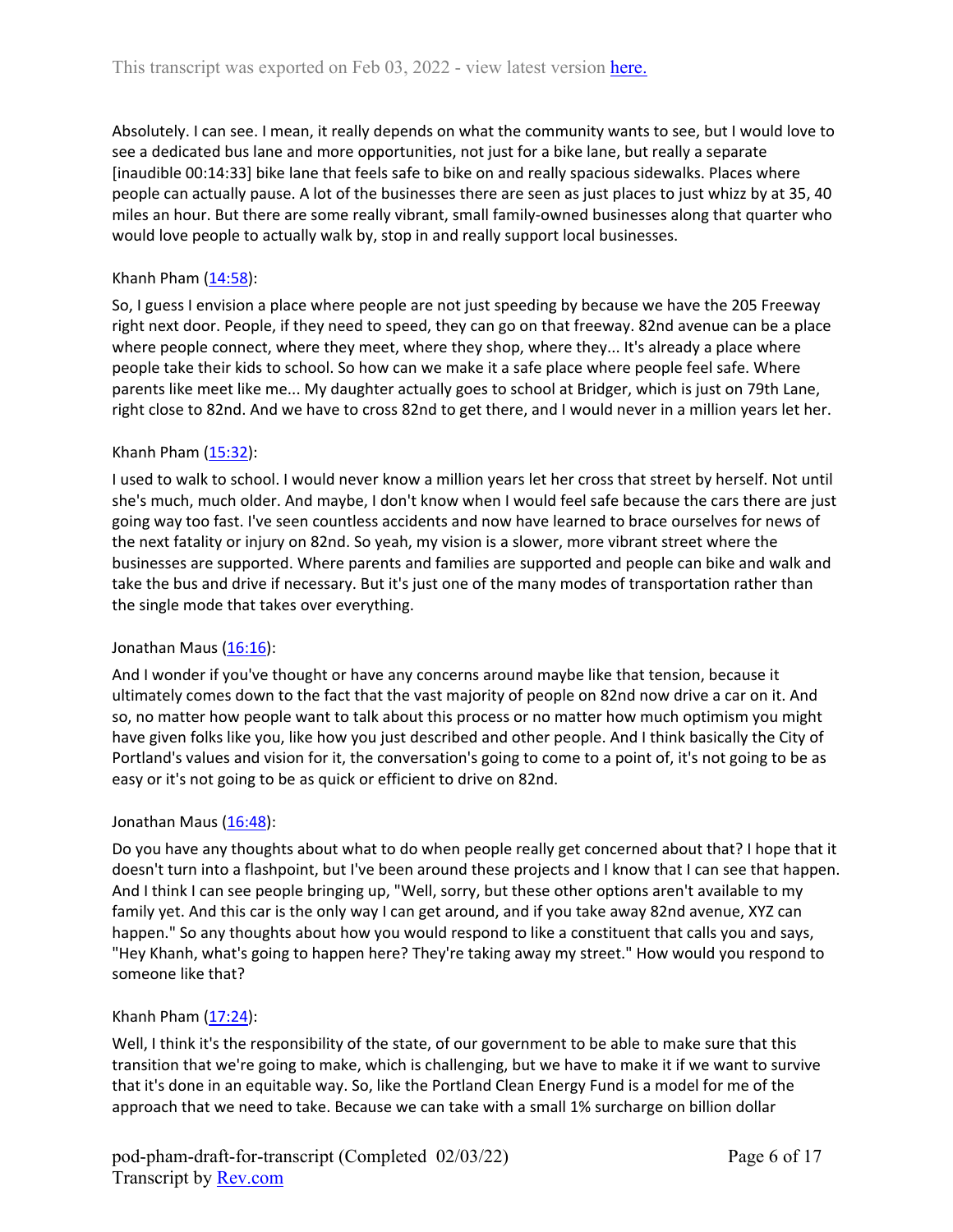corporations, we can build this Portland Clean Energy Fund, which generates over \$60 million a year and use that to fund. Can we buy electric bikes for every low income household in Portland? Can we buy a little covered electrical vehicle? Can we buy... What can we do? I mean, there's so much creativity. I mean, even as I was talking with some parents about... Because right now we're facing a school bus driver shortage, and what are ways that we can do kind of bike mobiles, where people, parents can help volunteer?

## Khanh Pham [\(18:20](https://www.rev.com/transcript-editor/Edit?token=4bJA4swPCX1DcPWfcyOmKtjkjJlTpxIW3uhTz9y7T69uzj_VLx1yepQt7fXVNcWJp1d_Y1Tp3_cwg1PyytYWSAlE54s&loadFrom=DocumentDeeplink&ts=1100.62)):

And I think the key thing is that we need to be using our resources in a way that actually supports families and recognizes that currently we don't have options, so we need to be able to create those options and make it easier for people. Because if the transition is punishing the people who don't have the money or the access to resources to be able to bike or take other transportation, then that's an unjust transition and we need to make sure... I read somewhere. That's a slogan I keep going back to that transition is inevitable. We are seeing already with all the climate disasters we're facing. All the pandemics. And I mean, we are in the midst of a tremendous transition right now and the question is whether the transition is going to be just or not. And as government, we need to make sure that we're using all of our resources and organizing those resources to ensure it's a just transition.

## Jonathan Maus ([19:12](https://www.rev.com/transcript-editor/Edit?token=CRx484IKY-PYRi2Nm-Dx22JV1bgGZDyyF8etRgy4DDaARkxx0DHU0VXl1fcdfgMKtvmrH86XHlAraa0CIok90mJ-1P0&loadFrom=DocumentDeeplink&ts=1152.06)):

Yeah. I'm glad you brought up the Portland Clean Energy Fund. And for folks who don't know it passed in 2018, local measure to raise, but you can correct me. \$50 or \$60 million a year for grants and other things that the community could then invest for clean energy related projects and climate change resiliency, all sorts of great things. Folks can look it up. But I think from my perspective, what was important about that was that the coalition of people around it and organizations look different than other major political efforts in Portland, the people of color, everybody. All different types of coalitions. It didn't usually come together, especially around clean energy. Let's say we're able to have this united front. And I noted that when it passed, one of the quotes that you said that really stuck with me was you said, "Oregon has a long history of white supremacy and you can see it even in our environmental movement where middle and upper class homeowners tend to dominate and they benefit most from programs like this."

## Jonathan Maus ([20:05](https://www.rev.com/transcript-editor/Edit?token=o_BSQBJEU556bjb261m3BNp8pH91cjScCDv2GFKZEHtgl3Xyv-QiBos1bq8Ve4R9dnHIhf9T7VllTGq0yVYjcDAb2aA&loadFrom=DocumentDeeplink&ts=1205.05)):

So, I wonder if you see the same situation in the transportation movement, because of course, seeing the clean energy fund happen and me being someone who's really transportation focused, I'm like, "Okay, is that going to be a blueprint for something on the transportation side?" So, I wonder if you see those same starting blocks that clean energy fund had in terms of the history of that movement building. Do you see that being a problem in the transportation movement and then possibly as a blueprint to get over that?

## Khanh Pham [\(20:32](https://www.rev.com/transcript-editor/Edit?token=J4jQf7ki8CCz7KP56xB_iOu7ljhZOdTsdTEHyJDSoq4HhmROmPs45mIkR5tJuMA1EvkeMQg1ntvNCKqEWbchyEJT5WA&loadFrom=DocumentDeeplink&ts=1232.55)):

Yes to both answers. I absolutely see some of the same dynamics in the transportation justice or transportation equity circles. Sometimes I'm like, "Wow, it's only white men in this room." But I also see so much opportunity and there are groups. Like there they are leaning in and the Oregon Just Transition Alliance is also looking and about what the landscape look like statewide and people have raised some of their the concerns around the Highway Trust Fund or how do we make sure that we have intercity trans public transit and making sure that rural Oregonians have access? So, I absolutely see an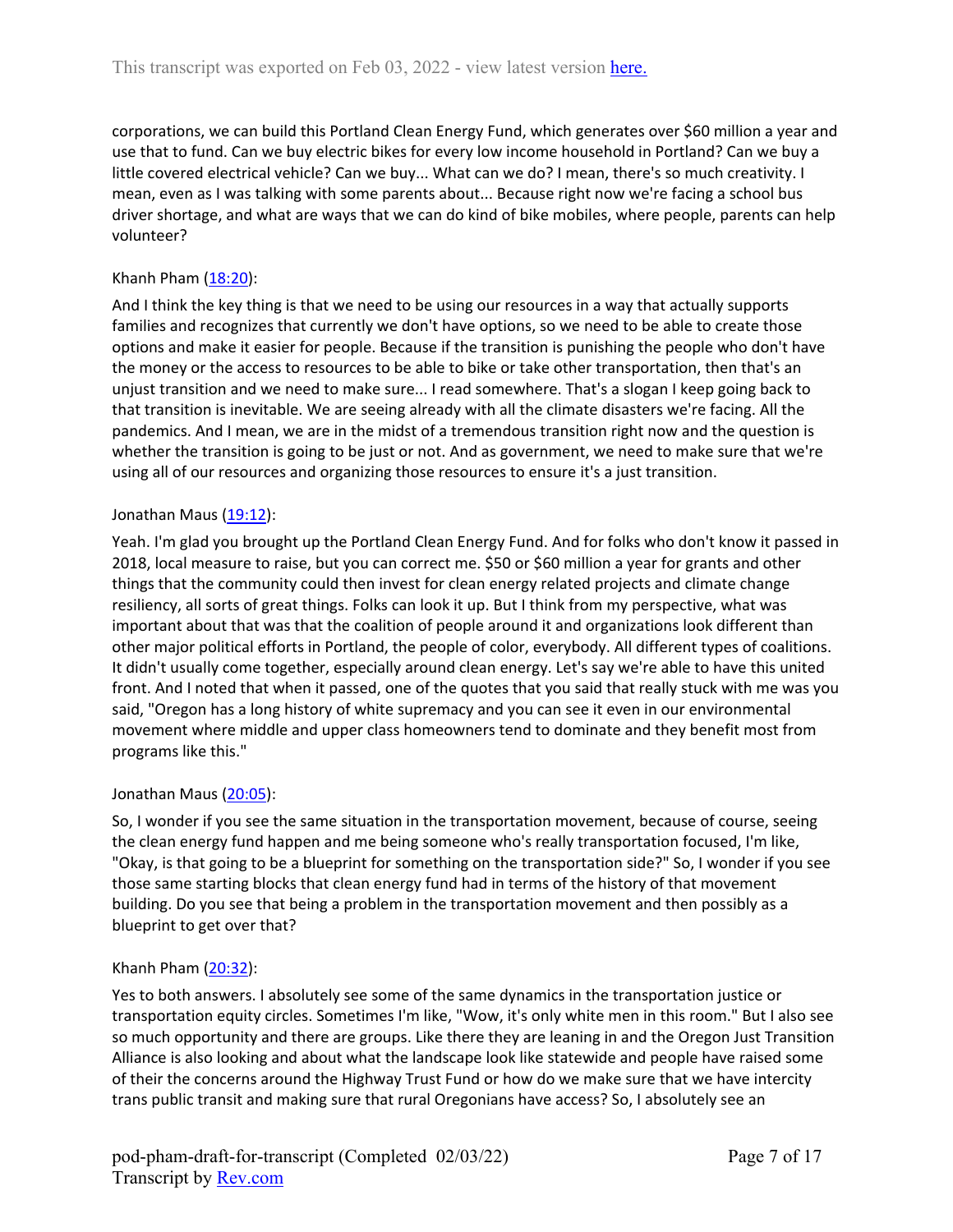opportunity. So we took the Portland Clean Energy Fund model and then used some of those same principles of frontline leadership allied with more privileged capacity organizations who are working in alliance, but really clearly led by the frontline values.

## Khanh Pham [\(21:25](https://www.rev.com/transcript-editor/Edit?token=I7M3geJq63L8IrhmGn00Ziu0NodexrkAhXn9zmtgPNcsyauJErdN5CuhfdWpXpaHlIbzHpP87nvinVbWcCz7jyDm4Yo&loadFrom=DocumentDeeplink&ts=1285.79)):

We took that model and helped build the Oregon Clean Energy Opportunity Campaign, which in 2021 won three bills for energy affordability, healthy homes, and 100% clean energy for all. And so, these are huge leaps and we did it centering frontline communities. And so, I think they're looking for their next issue. And I think transportation is one of the really important issues that have been lifted. So I'm hopeful that we can continue to use that same model, which is a winning model. I mean, it's been, I think it's a really powerful coalition, and I think I absolutely hope to see it also being used to win real transportation justice demands.

#### Jonathan Maus ([22:08](https://www.rev.com/transcript-editor/Edit?token=EZUANQOd_AJSs4wyz_mgjg1LgktHG4FRnuKhbDi6edPLGNhnAjMoe143baJJmTTMC7heYpK3v-JHluZECwLen3MRXyQ&loadFrom=DocumentDeeplink&ts=1328.83)):

Great. And I remember you were saying something, something I read about the clean energy fund work and saying that, one... And also, the energy bills that you passed last session, that one of the ways you approached it that you thought made them more effective was that you avoided jargon specifically what we were talking about before about maybe appealing to folks down in Salem that wouldn't typically be your allies or maybe even see you and your allies as threats to them.

#### Jonathan Maus ([22:33](https://www.rev.com/transcript-editor/Edit?token=M_B4K7CBq6i8VtdnIydz6CAss70dJMEIFxKmm0zMqF-gEKAzKJN4ar9SRpV1Na5XTJfDkP2nTtc95R63tUz-pLc7C4c&loadFrom=DocumentDeeplink&ts=1353.77)):

So you avoided, well, I won't say it's jargon, but you avoided terms like climate change and you said you focused on disaster resilience, right? To make it a more broad tent. Have you ever thought of transportation related terms or like you're saying, you use the same stuff. Like maybe let's say on 82nd, if that comes up and you're in those conversations and if people are talking of about, I don't know, closing a lane for cars or a road diet. Maybe there's a different way to say it. You're saying that's a good approach, huh?

## Khanh Pham  $(23:04)$  $(23:04)$ :

Yeah. I don't think that everybody is moved by the climate frame, but a lot of people in outside of the Portland metro region know what it's like to live next to an orphan highway. That sometimes that's the only main street in town is a highway that [inaudible 00:23:18] just hasn't historically been able to manage or to design in a way that could meet the community's needs.

#### Khanh Pham  $(23:25)$  $(23:25)$ :

And so, I think that everyone can relate to what it feels like as a mother to have to walk your kid across the street where literally two people have died in the last month. Or if you are in a community that doesn't have access to public transit, or maybe they go once a day or something, that's a really paralyzing feeling to not be able to get to where you need to go. If your car breaks down and you have can't afford to repair it. And there's a million reasons why people can't drive and we need to invest in the transportation system that still gives people opportunities to get to where they need to go.

#### Jonathan Maus ([24:01](https://www.rev.com/transcript-editor/Edit?token=JsYrOmIwyaI91YSEQm-4au3QmrAx0o0GfeLtwMzyNOlbxXv_vCGhnIlkq7E2qXi6Wfrja-N48KWaQSvU09G1SeqgbWY&loadFrom=DocumentDeeplink&ts=1441.77)):

Yes. I totally agree with that for sure. So, I want to switch gears a little bit to the short session. I saw some of your legislative priorities. I didn't see any transportation related stuff in there, but you were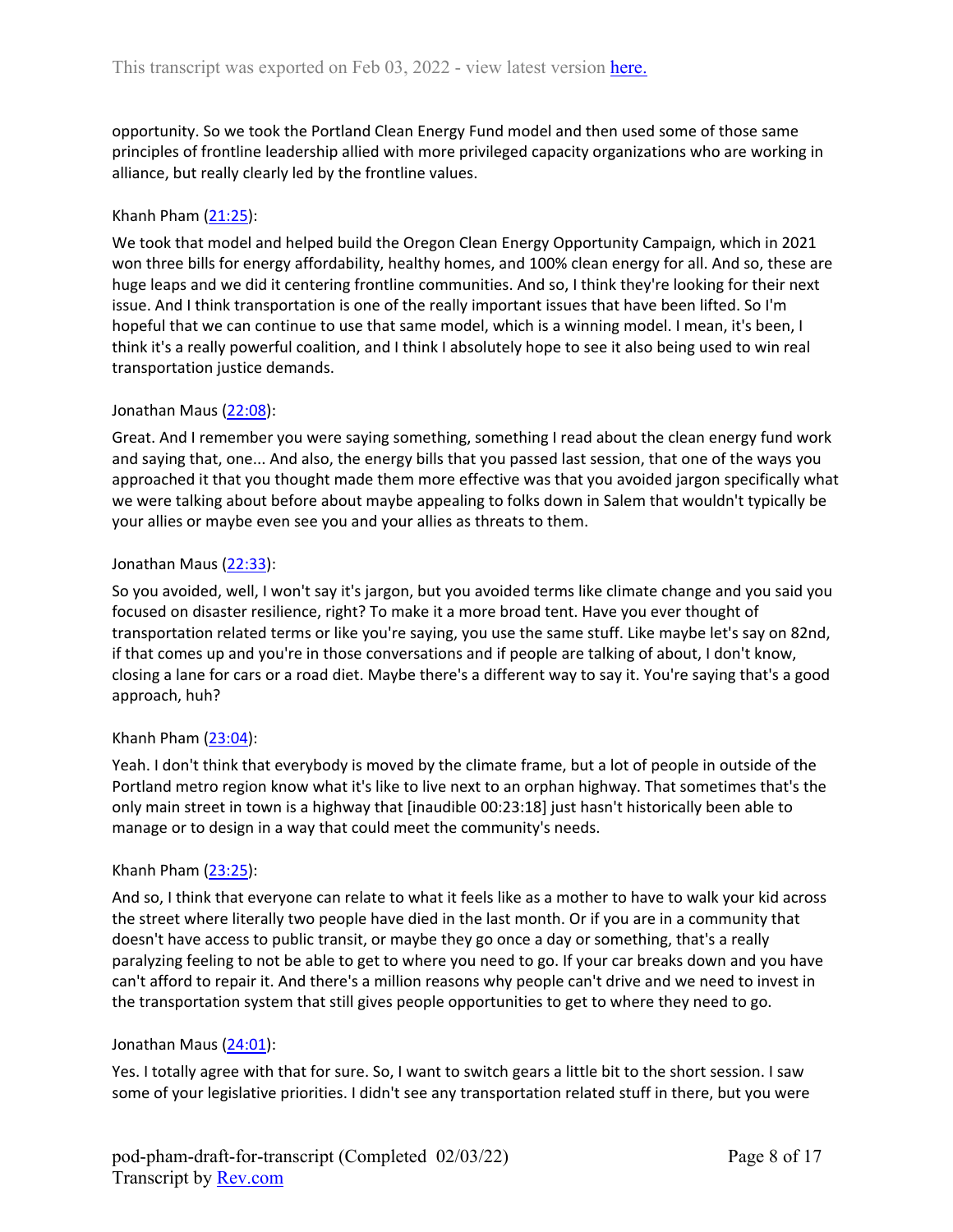recently appointed to the Joint Transportation Committee. And I'm just curious, how did that come about? Is that something you lobbied the [inaudible 00:24:24] leaders for, or how did that come out to get a seat on that committee?

### Khanh Pham [\(24:28](https://www.rev.com/transcript-editor/Edit?token=HWqyQ_xAlOwRukIKIG1YKtMMK701t0o38BvRLb6-GeF6DxBwEKtt-3YIzapd5oIvBCYb-VbUPDjs1NBIx-IyWr306AM&loadFrom=DocumentDeeplink&ts=1468.15)):

Yeah, I definitely lobbied and asked for a seat on that committee. And I think that they saw a real value to having someone with my perspective and experiences as a mother who also has a child who goes to school off an orphan highway. Someone who is connected as an organizer to many of the communities who are most impacted and haven't necessarily seen a voice as much in some of the transportation decisions. So I was really heartened to see that they valued my perspective and wanted to see it on the committee.

#### Jonathan Maus ([25:00](https://www.rev.com/transcript-editor/Edit?token=8yfuhzF3P12nvKUTv_kOnte9Z93dDb4NyClFbM_rkeagp--Wnsm4nQS2jQkTUgPpGTNIwNqmuLENeTcsFQK1wISfQrY&loadFrom=DocumentDeeplink&ts=1500.71)):

Do you think there are any transportation issues that advocates should be looking in the short session to keep an eye on?

#### Khanh Pham [\(25:09](https://www.rev.com/transcript-editor/Edit?token=WUiwCVLksnLp4JK5MFyuABp7nO4xSfzOwmQR93U_SOeO70O75Goeb0ZB9r8rdEitpOXcKKtoSGSvs07ex4XV0Ff70pc&loadFrom=DocumentDeeplink&ts=1509.02)):

Yeah, I think there are actually. I'm waiting to be briefed soon, but the agenda for the first meeting is up. And I think there might be something around Lyft, and my transportation policy fellow who just came on has been doing a little research and raised some flags about it, but I don't actually know what he has to say. So, I just encourage people to look at the agenda that's posted on our Oli's website. Just look up oli.org, legislature.gov, and check out the Joint Committee on Transportation because they are regularly posting agendas. And I think I would love to see what community's perspectives are in some of the bills that will be getting a public hearing.

## Jonathan Maus ([25:49](https://www.rev.com/transcript-editor/Edit?token=q6dxYrCR2PynOPip-2-ZV90feDOEg5iIeytWHUUPbpYNdq5SWYsCEKopJugWWsdd_q_Kdn9VqSxwUvUPnTi0OrN1C_0&loadFrom=DocumentDeeplink&ts=1549.61)):

So yeah, that's definitely one worth flagging. Another one that I don't know if the bill has come out yet. But the City of Portland has tried for several years to make progress on their automated street camera enforcement systems. So, traffic signal cameras, red light...

#### PART 2 OF 4 ENDS [00:26:04]

Jonathan Maus ([26:03](https://www.rev.com/transcript-editor/Edit?token=qRrXGR7XRd2hqAHcq8sh01oFyN_P4KP8qELcs34Y69DcUxl23M5RninmjwCzu_IFQhGbkhz8vLJ_R8ndqScPXmj2EhE&loadFrom=DocumentDeeplink&ts=1563.711)):

... street camera enforcement systems. So, traffic signal cameras, red light cameras, stuff like that. They're going to try again, it's in their legislative agenda. Essentially what the bill does is right now there's a bottleneck because a sworn police officer has to look at every photograph and make the decision about the citation. So as you probably know, there's a movement to remove police from place where you don't necessarily need a police officer to be, especially when there's a bottleneck on something that a lot of people agree and think is effective like automated traffic cameras. So I wonder if that bill comes to your desk or comes to the committee, would you support that bill that would essentially remove that police officer and make it a civilian position within the Department of Transportation instead?

Khanh Pham  $(26:41)$  $(26:41)$ :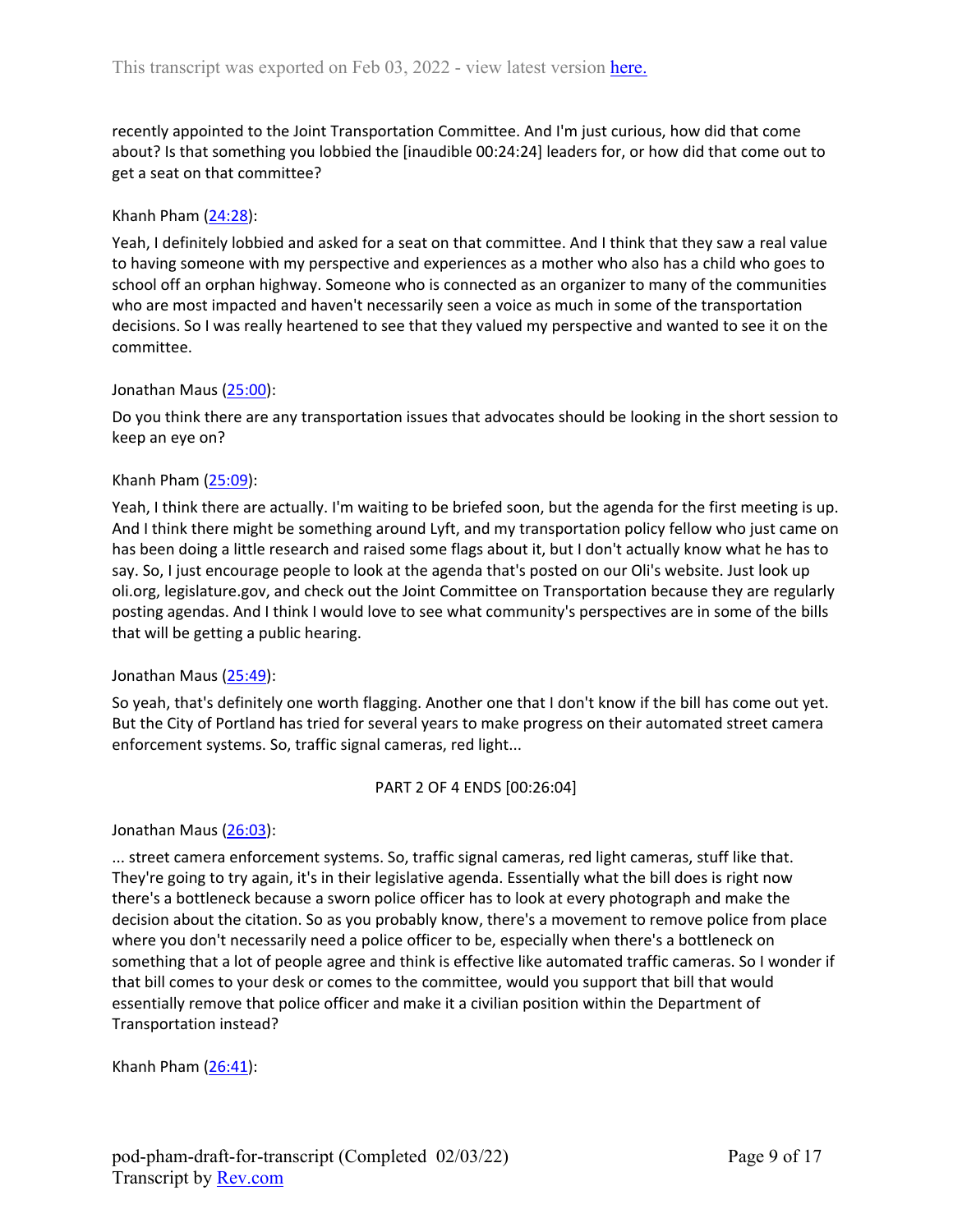I definitely support making sure that we're not trying to ask police to do things that they're not trained or not... Or I guess that is not really the primary focus that we are asking from police, whether it's mental health, dealing with mental health crises or helping unhoused people find shelter and checking red light tickets does not seem to be high priority that we should be asking the police to do. So my first inclination would be supportive of it, but again, I always look to community organizations and members who might have direct experience to educate me about the impacts of this proposed policy.

# Jonathan Maus ([27:22](https://www.rev.com/transcript-editor/Edit?token=HkXYht89dVBo_Dx0YcARzzR3X5WhtHAfgBcLe32k7SiMuS6KCnH3ZhZUD-x8yp03lJAoMHI4nR3RvASHnlwGRv-Qeuo&loadFrom=DocumentDeeplink&ts=1642.78)):

And one potential thing that I hope becomes a legislative issue soon here is something you've mentioned before and have mentioned in other contexts, which is changing how the formula funding comes down through the federal government. So like the bulk of ODOT's funding comes from what's called the Highway Trust Fund, which folks don't know, it's statutorily obligated to go toward the highway right of way. You can basically hear that as being it must be spent on freeways and other sort of driving centrics or status quo projects.

# Jonathan Maus ([27:49](https://www.rev.com/transcript-editor/Edit?token=q9kbPCi41ENEf6PkUsC0Q5B75byeMqZm8KjU7RtP2a0aSiEy2ms5h6Mpn9i-9kVLV2tlcLKqcVcigJNwEB9h7KMTymQ&loadFrom=DocumentDeeplink&ts=1669.97)):

But you, Rep Pham, have made a point of saying that it might be time to open up that Highway Trust Fund law and maybe consider you being able to use that money, which is essentially gas tax revenue, for other things. And I'm just curious, when does that campaign start and where can people sign up? What's the latest on that? And can you explain your position on that, why you think it's important?

# Khanh Pham [\(28:12](https://www.rev.com/transcript-editor/Edit?token=pkEYieBRsWVA5pdvJcdP6yKQidNOKcxGZR2iEsfFmKvKCkNhFCR8ovfib3B8REbwiv5DYEYy-gYpPbDQJZVok0-PifQ&loadFrom=DocumentDeeplink&ts=1692.7)):

Well, I feel like my role as a legislator is to make sure that our agencies and our policies, and in this case, even our constitution are really able to meet the current crises and the realities of 2022. And so if that means that we need to refer to the ballot, an initiative to let voters decide, this was a constitutional amendment that was developed, I think, in the '30s or '40s, I mean, decades ago before we understood the impacts of greenhouse gas emission and how devastating it would be on the whole state, whether it's wildfires or ice storms or the deadly heat waves. And we I think understand now that we need to take action on climate at an urgent pace. And we need to look at all of our institutions to make sure that we're pivoting, to make sure that we are getting rid of any kind of restrictions that are really inhibiting our ability to respond to the urgent needs to meet this moment.

# Jonathan Maus ([29:14](https://www.rev.com/transcript-editor/Edit?token=9GVWnlQ4p2PlbfwruKNTEWTU2-Rqc-AcTpg_5DASIveQUW3cRLcJPRxi1faq9NfA7XFCXw8hq9vMnGKpR8T8vAeFSA4&loadFrom=DocumentDeeplink&ts=1754.92)):

It's a big topic among a lot of activists and advocates right now in the transportation space, which is thinking more broadly about reforming ODOT, reforming ODOT's bosses, the Oregon Transportation Commission, or maybe having the governor's office or legislators take a more active role in changing, and really intentionally changing how some of these status quo policies have been going on. So back in September when I talked to you at the youth versus ODOT rally, I think in your speech you said, "ODOT has to play a critical role in this transition," which you were talking about, what you were just describing, which is a new approach to transportation that isn't so focused on driving.

# Jonathan Maus ([29:51](https://www.rev.com/transcript-editor/Edit?token=GfUvwOoL6afz3rQbIvjKPHJ5i3Rh6504heYdWVISw4otdVgz76P8XvHVlSlNfl_1jYHDbnPmxg80dZfBw-fSeM6yCws&loadFrom=DocumentDeeplink&ts=1791.28)):

And I think if I'm an ODOT person, I could list off a long list of things that we're doing great to show that we're changing. Climate Office and funding more for non-high projects than ever and safe routes to school program, all these things they can list, right? But it seems like they have more urgency and more funding for the bad things than the urgency and funding they have for the good things. So I'm just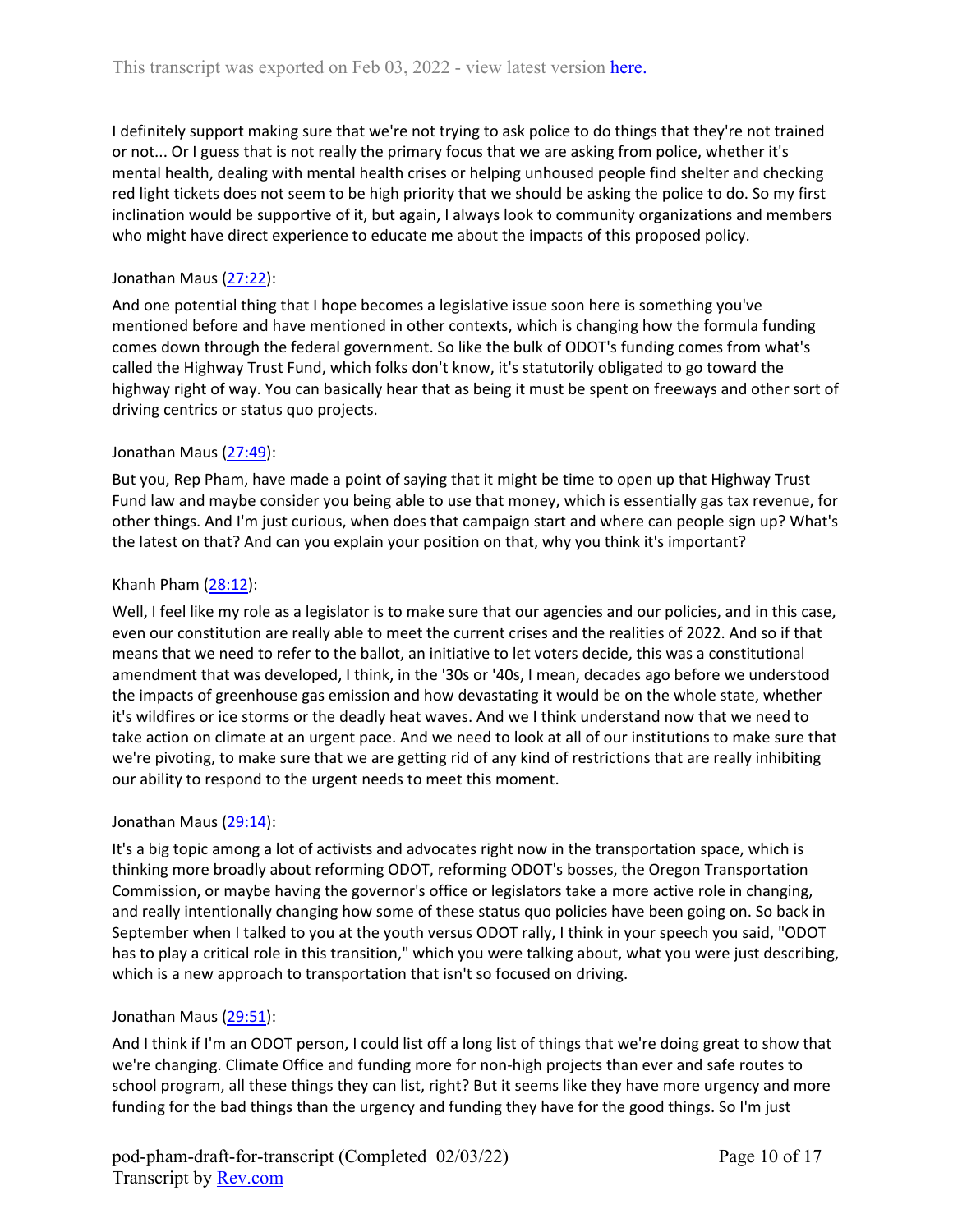curious from your mind, from where you sit now, do you think ODOT is headed in the right direct generally, or where do you see ODOT on that spectrum of really becoming the kind of agency you think we need in Oregon?

### Khanh Pham [\(30:29](https://www.rev.com/transcript-editor/Edit?token=iBIwhlWSTZGvMBq-s4SSNQwTcv87qRC2ZmHQOMd60KetNZgC2iigUSLdRBm0Dv0sqPUkddT8plb4t80wLFsJP8muKPg&loadFrom=DocumentDeeplink&ts=1829.4)):

Well, I think we have to recognize that ODOT started out as the department of highways, and that was their mandate. And in many ways, their structure really reflects their original mandate. And so what is hard for them even in is to shift their entire mission. They can do things along the sides, and I think they have really made real changes to start a climate office and do all these things on the side, but their fundamental mission, which is to maintain and build the freeway system still remains at the core of their mission. And so I think, I don't think it's their sole responsibility, I think it's also the responsibility of the governor and of us as state legislators to make sure that we are doing our job to make sure that they can see their mission differently, they can transform some of their strategies, because it's... My dad actually used to work for the California Department of Transportation and I just had an insight from afar about how hard it is to shift these huge bureaucracies.

#### Khanh Pham [\(31:29](https://www.rev.com/transcript-editor/Edit?token=bwK-kO97yjtSa-_PKL9vV3eD3YpcfI-V67y9E_mT_QqWYbMwbcHe06KT1UU5gG8RuqYp0o7j4NeiJbAHKr-bhRWWTH8&loadFrom=DocumentDeeplink&ts=1889.54)):

And so it really does have to come from the elected officials who are accountable to the people to make sure that we are carrying out that our agencies are actually carrying out the needs of communities and ODOT's no longer about just moving vehicles from point A to point B as quickly as possible. It's really about meeting all these other needs that were never envisioned when they first formed. And unfortunately, even as I do think they are making changes, I think all of our systems, not just our transportation system, our housing system, our energy system, all of it, we're just not equipped. It's from the 20th century or even the 19th century. And we're having to really transform all of these systems because the changes are coming so fast. I think everybody's feeling like this. What is going to come in 2022?

## Khanh Pham  $(32:14)$  $(32:14)$ :

We are just prepared for just so many crises and transformation that are just showing us that the old ways of doing things aren't working anymore. And so we have together have to build new ways of working together that will really work for our communities or else we're going to just keep suffering in our rigid structures. So that's, I feel like, our responsibility.

## Jonathan Maus ([32:36](https://www.rev.com/transcript-editor/Edit?token=_TMycA7M72NcHdUVDHKQQ8wjWsnW7AA_zBZg5MD-KlMxOdlCwk0p-1yY0d3yhOcXkW69_RgCWkPKGkgUQi2qKe3sOms&loadFrom=DocumentDeeplink&ts=1956.66)):

Yeah. And I think a strong majority of Oregonians would agree with most of what you said, especially even if you got it specific to ODAT and the job that they're doing, but eventually something has to be done. And ODOT will often use that excuse too. Like if they're pressed on, "Hey, you need to do more, you need to do more," they'll say, "Hey, we're just doing what the legislators told us to do. Why don't you go talk to them?" So here we are talking to one of them. I'm just curious, I mean, at some point legislators and the governor's office and the OTC, right? There's that sort of triumvirate there. At some point, do you think that there needs to be like a heavier-handed approach to really intentionally make these reforms?

## Jonathan Maus ([33:14](https://www.rev.com/transcript-editor/Edit?token=dzhC4qP0QQUNK_adpr1UAn3sTq9cDB7h5DldTQiyQkfpoKljxr-GzHU6wxRiRTdXFDncC-xT58jHGOU82GaCSApCpvM&loadFrom=DocumentDeeplink&ts=1994.6)):

Because the way it's going now is the OTC rubber stamps everything ODOT does. They're not independent at all like they should be. They're all good buddies, they're all on the same team. And I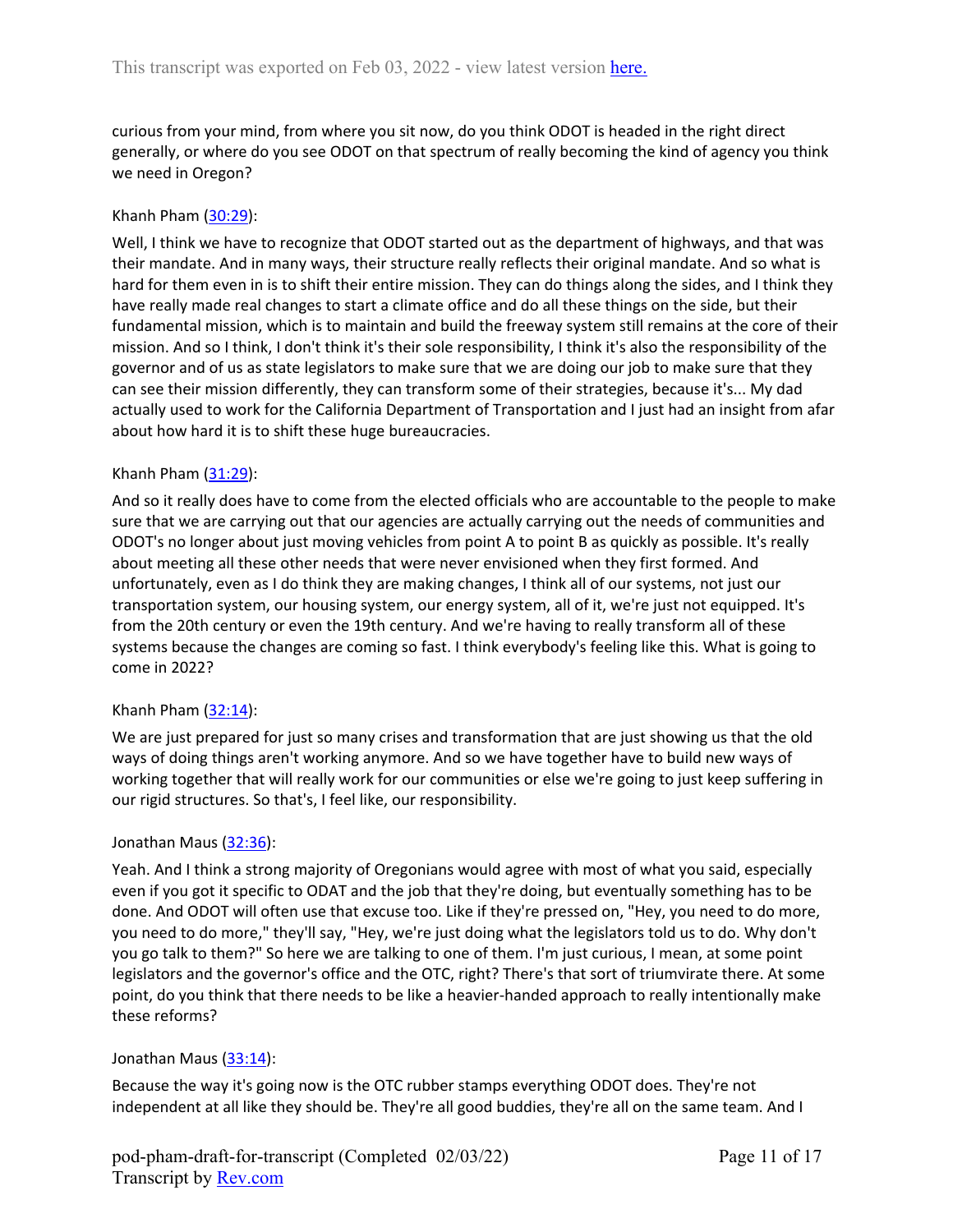haven't seen a lot of engagement from the governor's office. She recently had an engagement on one specific project, but overall, she hasn't shown any willingness to appoint different OTC members or add new members. Like the youth activists have asked for a youth commission member and they actually haven't done that yet. So I wonder if you think... Governor Kate brown is on the way out and one of your allies, I think you would say, a friend, a former house speaker, Tina Kotek is one of the front runners to be governor. So let's say she won, would you be someone who really take that on or think that it's worth to spend political capital to be more intentional?

# Jonathan Maus ([34:05](https://www.rev.com/transcript-editor/Edit?token=O-8e1SBXpTrMCClfUa5rKGXTC-G-SZ18WmvQ3CYpdM-LFiT4LcySPXDTX6fQQGgRjnjW3MAwCd2xCWqNmDdgv-6L0J4&loadFrom=DocumentDeeplink&ts=2045.1)):

Get on the OTC agenda and say, "Hey, this is what we're hearing from the community. It's time to do business differently. This is how we're going to restructure this." I mean, do you think that's something that advocates are smart to be asking for? And is that how you see something that's needed in the next step in this reform journey that we're on?

# Khanh Pham  $(34:22)$  $(34:22)$ :

I absolutely think it would be a smart thing for advocates to really lean into and I am leaning into it regardless, but to collaborate together. I do think that a five-member appointed unelected board that's all volunteers it may not be fully equipped. I think we do need more voices on the commission to ensure that we're really fully thinking about all the different needs and all the impacts on communities as they're currently making decisions about how to spend billions of dollars in transportation funding. And we just need more voices, more accountability, and I definitely absolutely am having conversations with my fellow colleagues in the legislature about how we can lean into the current transportation systems to make them more effective.

# Jonathan Maus ([35:11](https://www.rev.com/transcript-editor/Edit?token=MV8GjDYpAdqfvp43_XaEeFu-sGiKVwslvUmSI638Uy-fMg9zSxCl1yW9ySF52Qg4Rcj8TvrguqDrGlusrwkVlcTcQRM&loadFrom=DocumentDeeplink&ts=2111.47)):

And one big issue where the OTC is in lockstep with ODOT is in their really strong support of the I-5 Rose Quarter Project. When I asked you about it in September, you said you hadn't delved too deeply into it, but I just wonder, has that changed? Have you taken a closer look at it? And do you have any thoughts to share about that project in terms of your position on it, where it stands now?

# Khanh Pham [\(35:31](https://www.rev.com/transcript-editor/Edit?token=VkNO5KN1B8uu-djmWxunjOmJ6kPOOfJyuLmGih60DBiqZvicH1u6OjBRj3AR0JNYe69uGCgpFJpu-mKWQtS6okJuXaY&loadFrom=DocumentDeeplink&ts=2131.6)):

Yeah, I mean, I still wouldn't say I'm an expert, but I think some of the same questions that I'm applying to the Interstate Bridge Replacement Project are about what are the real needs? What's the purpose of any kind of project that we do? What is the problem that we're trying to solve and how can we ensure that we're right-sizing whatever project that it doesn't become overbuilt and then come at a huge opportunity cost to other transportation needs in our state like the orphan highways and the jurisdictional transfer. 82nd Avenue is just one of countless orphan highways. There's another one Powell Boulevard which also just recently suffered to pedestrian fatalities. I mean, this is just a tragic and ongoing story in our state and I'm concerned if these projects take really scarce money away from being able to invest in public transit or orphan highways or local needs that can conserve and really have concrete benefits for the one in three Oregonian who don't have access right now.

# Jonathan Maus ([36:39](https://www.rev.com/transcript-editor/Edit?token=fbStHTlZtCPijHpm7STQO4LAlUkII6u9_kBPhxYsz0KwAm8Bnx3oVpJrGTMPLm1CA8my_FWRx-J_8Ht-qb_pfDQp6gI&loadFrom=DocumentDeeplink&ts=2199.57)):

Do you think it's time to take a stronger stance on projects that involve expanding freeways?

# Khanh Pham  $(36:45)$  $(36:45)$ :

pod-pham-draft-for-transcript (Completed 02/03/22) Transcript by [Rev.com](https://www.rev.com/)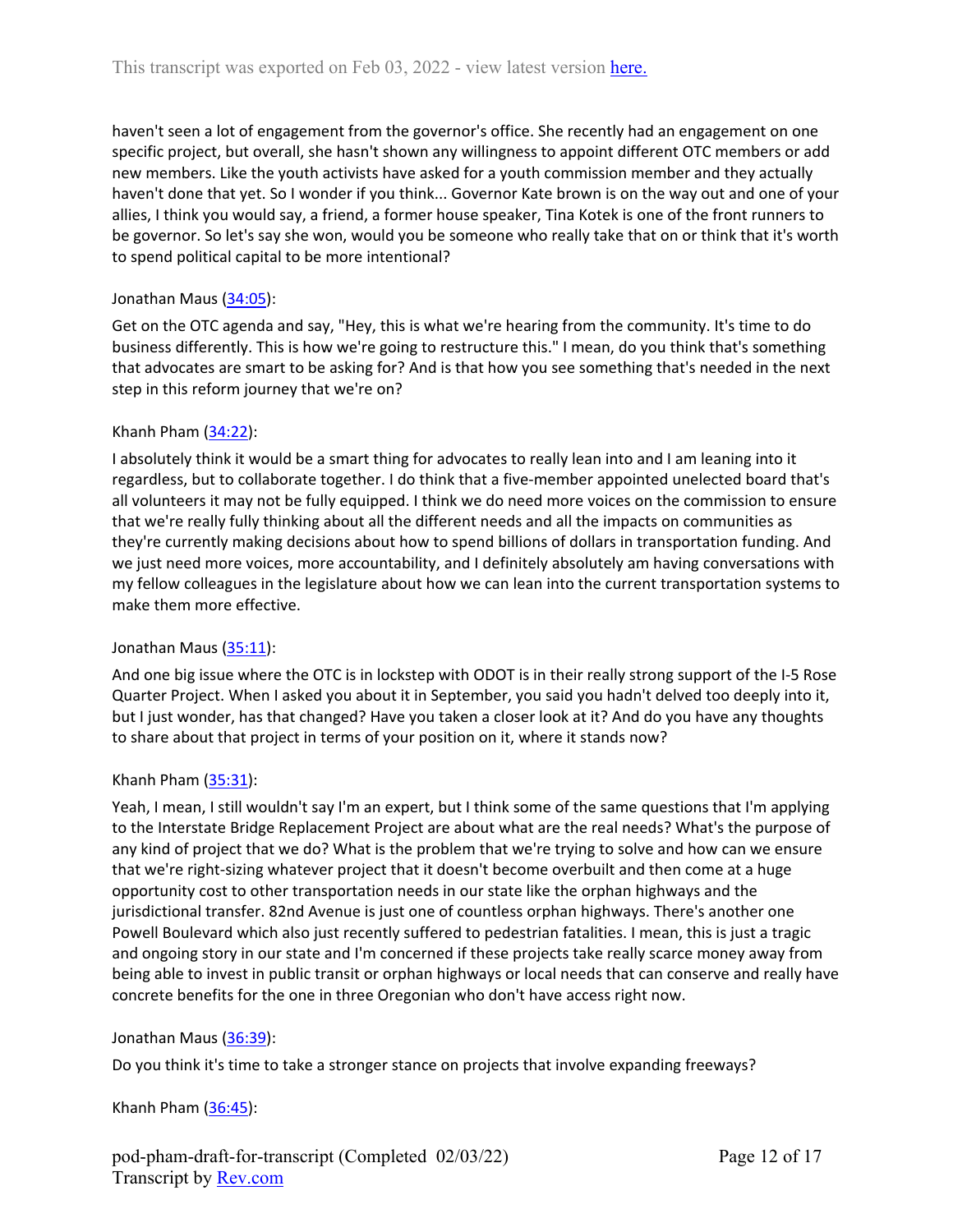Absolutely. And then I forgot to mention, of course, expanding the lanes is as transportation engineers have shown over decades, it will just induce demand. And it hasn't been shown to reduce congestion because as people find, it's faster and easier to go, it just generates more demand. And I think in 2022 in this climate moment, we cannot be building expanding fossil fuel infrastructure.

# Jonathan Maus ([37:13](https://www.rev.com/transcript-editor/Edit?token=K-IBDubLjKrDgZWTLOvk1LFS7EJRh5eZs3XSMss-oh4QTwE65jd9HfxxGJoJpaXfIacvngyEVZojlQJ19ttHNthouTI&loadFrom=DocumentDeeplink&ts=2233.71)):

That's interesting you said that, because I know you have a lot of experience with energy-related activism. I've heard you say things about like Zenith oil terminal in Portland and not expanding fossil fuel infrastructure, but I don't think I've heard an elected official do the jump and say that we should also include freeways in that fossil fuel infrastructure definition. And the definition matters, right? Because that's how it's adopted. At least locally here in Portland, is that we won't support fossil fuel infrastructure but it's meant to be oil trains and processing centers and things like that. But I mean, do you think it's time to call freeways fossil fuel infrastructure and get a little more strong with the language as a leader so that we can really put ODOT on notice that that's not going to happen anymore?

# Khanh Pham  $(37:56)$  $(37:56)$ :

Yeah. I see it as part of we're going to, if we make these investments, these are 100-year investments and we don't want to be locking in this old 18th... I mean, really, it's really 19th century infrastructure, at a time when we need to be radically rethinking our streets. Because we need to also build more resilience as a community, and we're going to be doing that, not by... We have to be thinking about what's going to make us most resilient and pouring in billions of dollars leaving us in debt so that we can't afford other... have the flexibility and nimbleness to be able to invest in other few places is not going to help us address the coming shocks and crises that we know are coming.

## Jonathan Maus ([38:42](https://www.rev.com/transcript-editor/Edit?token=K1yrsMHAqzftbur5DPh5hBb8fe3lfLdz9_Vt2uobZtsZKNgkV-KZCupDtByxjjVWT3PSsp3OgnXO1YsSbPJm4EDzzBM&loadFrom=DocumentDeeplink&ts=2322.26)):

Yeah. And you're going to have a lot of time to talk about this because there's the I-5 Bridge Replacement project which they call it just at the north of the Rose Quarter. That's certainly going to be at the Joint Transportation Committee I'm sure eventually. So, I mean, just one last thing on that, I know you're going to have to take a more statewide view of these things probably than a lot of your constituents in your district want you to take. So-

## PART 3 OF 4 ENDS [00:39:04]

Jonathan Maus ([39:03](https://www.rev.com/transcript-editor/Edit?token=t7LNj6A576hg2V-wxvjNZUMptMGRsfcTdJIfZiJVk4X-JZic5-9znv9Tk-IFKMO_pXNagLP_IEyF_JtOksyE1uyPJQI&loadFrom=DocumentDeeplink&ts=2343.13)):

... constituents in your district want you to take. So one of the powerful arguments around expanding these freeways comes from, let's say Eastern Oregon wheat farmers that come down to Salem and say, hey, we really need wider freeways in Portland, because we've got to get our wheat to the market, to the ports and stuff like that. So what would you say to an Eastern Oregon wheat farmer that's saying, hey, I can't have any backups there. I got to get my wheat on that freeway. And I heard that you were saying bad things about freeway, so what's going on, Rep Pham? Why don't you support this freeway? What would you tell them?

# Khanh Pham [\(39:37](https://www.rev.com/transcript-editor/Edit?token=afrHDB1C49ktU46ED5f1j3MKsozSpR0EXF2R0vk1u7iT6PkjFuzsaKwiPI1UDOHUlKI6PN4luKwVyxwwfQW02JiZ2xY&loadFrom=DocumentDeeplink&ts=2377.99)):

Well, I would actually talk about how I am precisely thinking about our needs statewide, and which is why I'm raising questions. I would absolutely support us taking action on the bridge replacement if there are specific needs around seismic safety. And I would like to see the data on the impact of traffic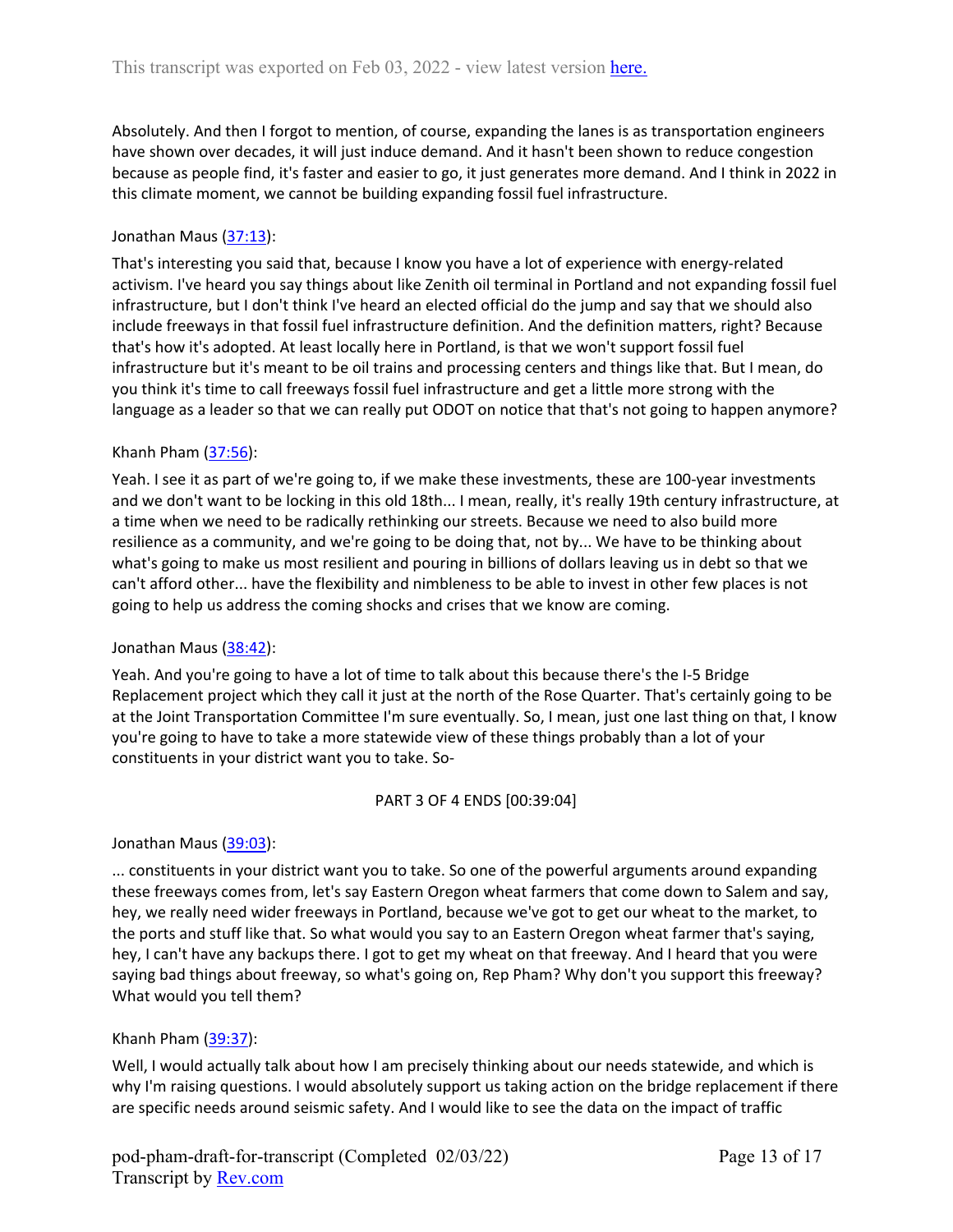congestion on the actual export prices, which I've yet to see. And I've actually seen more conflicting data about the minimal impact that congestion has on the actual price of any good at the end of its journey. I am really concerned about in Eastern Oregon, if they have real needs to, for example, for their communities to have in intercity transit between communities that need to access healthcare and often have to go to the next town over or the next county even to access particular kinds of healthcare, or schools, or jobs.

## Khanh Pham [\(40:38](https://www.rev.com/transcript-editor/Edit?token=G8-8RKOCZDfFWUzNBKxQAz-4rIVyqxVxFF067dS23tEkqf4n-u_yGWMxuY1PUUiIVxScUjEsPDkqgLUOJ6Qz-7r3yfQ&loadFrom=DocumentDeeplink&ts=2438.03)):

Those counties also need transportation investments. And when we take our scarce dollars and pour it all into a \$5 billion project, that puts this one interstate bridge project at the top of the line to pay back the bond holders, and means that any other transportation needs that we may have basically don't get funded and won't get funded until we pay off the \$5 billion, which we don't yet have a full plan for how we're going to pay for it. So I guess, I'm actually very much taking a statewide look when I evaluate these projects and wanting to make sure that area regions are equitably invest in, and that we're not pouring it all into this one project, which arguably is going to primarily ... Or one of the main beneficiaries is going to be commuters who live on the Washington side, who want to commute to Portland.

## Jonathan Maus ([41:39](https://www.rev.com/transcript-editor/Edit?token=3VMEb220n_uxdGDWv4g5IoaxQgxej1yB6Makn7Y_ZAq8WF3vQ3UAhk4gL9GjxfxMrcv9G5LkpQ1j9sFNIbsYCdbRNlA&loadFrom=DocumentDeeplink&ts=2499.69)):

Yeah, for sure. That's been one of my real concerns with that, is that there's so much focus on bridge project quote unquote, and it's really a five mile project area that includes lots of wider freeways, new interchanges that are going to go through communities that have already been hurt by the freeway. So that's something that I think may become a bigger issue too down the line as sort of like how they're framing and wanting to talk about the project versus what the project really is.

## Khanh Pham  $(42:04)$  $(42:04)$ :

Well actually, I'll just add to that too, because I did look at, or I'm still perusing ODOT's Bridge Inventory Project. But we have 700 something bridges across the state, and many of them actually do need some seismic retrofits. And with the recent collapse of the Pittsburgh bridge, I think it's really putting a spotlight on the poor condition of some of our bridges. And again, it's opportunity costs, like what are we going to spend our dollars on? And I remember reading, I can actually quote, in their Seismic Plus Program cost summary, it looks like we could actually retrofit 718 bridges across the state using the total seismic plus standard. It would cost \$5 billion as well. So it's almost the exact same price as a Bridge Replacement Project. And I think when we approach disaster resilience, we really need to use a systems approach, not just fortifying a single stretch of freeway. And also, we need to both fortify the single stretch, which is super important, and we need to be looking and taking a systems approach at the same time.

## Jonathan Maus ([43:16](https://www.rev.com/transcript-editor/Edit?token=RCSG7WESzjAO_TwQptZ2ahY8opcbw6-7FEpZOJuNNkusEBljN1-f-OQlcL6Tl-MqHsPWSwD8GjuSuIZQ81EATqJbda0&loadFrom=DocumentDeeplink&ts=2596.56)):

Yeah. Well, it's interesting you mentioned that report on bridge condition, because I know that there are some people at Washington DOT and Oregon DOT that are going to be happy to show that report and talk about the really bad condition of the Columbia River Crossing Bridge, the interstate bridge, and say, hey, this is why we need this project. The only thing is the problem I see with the project is that they're expanding five miles of freeway, not that they want to just replace a bridge. I think if they just focused on a bridge, not only could it be a lot cheaper, but they'd have a lot less opposition. But I think that's where they're running into trouble is that they're trying to take off way too big of a piece of this just to expand their freeway, because that's really what they love to do.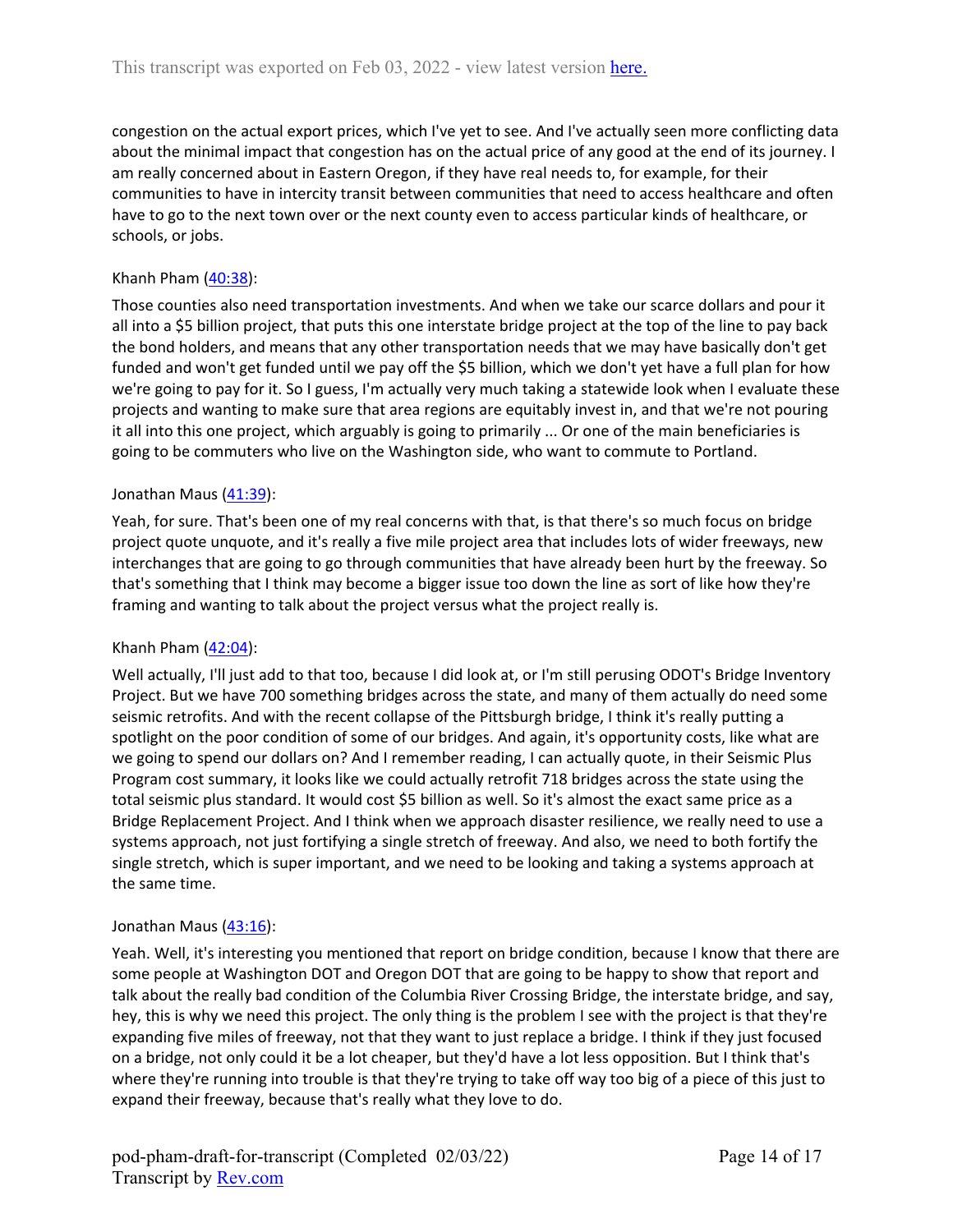## Jonathan Maus ([43:56](https://www.rev.com/transcript-editor/Edit?token=IlNVtSleB_5X496qxfyvCCQU0NaKsX1LhMmVIvmBs1Ac4XoVp7VtCfyM1KiRm1xI7burPJz_eaKBeCdxp1MY4ukZpgM&loadFrom=DocumentDeeplink&ts=2636.26)):

And so they're inviting all this opposition, and they're trying to couch the opposition as just being against a bridge, which isn't really what's happening. People don't like a big freeway project. So anyway, that's an interesting dynamic that's going to play out. And I bet I'll be making some phone calls to your office later in the next coming months really, because they're about to try to come to an agreement with a locally preferred design for the interstate bridge, the whole project. So that's going to be interesting. But before I let you go, I want to switch gears a little bit here, and then I'll ask you just a few questions at the end. I find when I talk to people like you, I end up not really talking a lot about bicycling specifically, just because there are so many other issues, and I know you're not necessarily, and maybe I'm wrong, but you're not necessarily a bike centric, bike first person in general.

## Jonathan Maus ([44:43](https://www.rev.com/transcript-editor/Edit?token=W0ask6QaJqImWDy0E2SoIqPQwPwP-sfGEgpWJ8RsNKRIKlE4CxhTdgN-QeVFbdgoOvgu4Vg7lbJ895wm5-dk7DfMBA4&loadFrom=DocumentDeeplink&ts=2683.68)):

But I did want to ask you about biking as a slice of the transportation issue. I mean, from your perspective, first of all, I personally think it is something that we need to talk about more, and specifically, because as you know, if you don't talk about something, it's easy to forget about it. And I do think it's a really effective way to achieve a lot of the goals and the values that a lot of people have for transportation, and just for livability in general. So I wonder, what do you think could make bicycling sort of hold more sway in these conversations and have more political capital in our region right now?

## Khanh Pham  $(45:18)$  $(45:18)$ :

I think, again, we need to make biking more accessible to ordinary people, and that can mean everything from subsidizing bikes so that it's really affordable for everybody to have bikes. Looking into electric bikes as well as a mode of transportation. And how can we invest? I've heard about some exciting programs to get to subsidize electric bikes for low income households, just introducing people, making it accessible, giving people the gear. I know for me, I was one big obstacle for me was figuring out, and it still is, figuring out that what the gear I need is to be safe. And of course, slowing down traffic so I feel safe biking next to a lane that's right next to the street. But I ultimately, I think people need to be given the subsidies, the tools, the incentives to be able to try it out so it's not seen as kind of a privileged mode of transportation, but really as an everyday.

## Khanh Pham  $(46:13)$  $(46:13)$ :

Because actually, the first time I started biking was in Vietnam, and that was just at the time, in 1998, it was actually still a mode of transportation that people still used back then. And it was, yeah, everybody just biked and it was so beautiful. I mean, some of the most moving things, I actually saw men bike arm and arm next to each other, and a line of like four or five, and they were arm and arm biking next to each other. They were young college students, but it was both really beautiful about just challenging all these kind of toxic masculinity ideas, and also just that we had a transportation system where people could actually do that on the road. So I definitely have a vision that biking doesn't have to be this thousand dollar bike with spandex. That can be just a regular part of getting to the grocery store, getting to school and back. So I have that vision still in my heart.

## Jonathan Maus ([47:09](https://www.rev.com/transcript-editor/Edit?token=AIiK98qkJDMSfosBfI5AyvDCewXDCE5VOiIDIk98_deGRe1V89l-Prla5QqW_MSWBWXG0NRn9mNayfLnbWzgyPIMKPg&loadFrom=DocumentDeeplink&ts=2829.82)):

I'm actually glad to go back, I'm glad you mentioned something about the e-bike subsidy, because I just think that to me is just, I just want to yell about it from the rooftops. And that is just such a no-brainer thing, in my opinion, given how powerful these new e-bikes are and how, I mean, in terms of not powerful the motors necessarily, but in changing people's lives and bringing the benefits of bicycling to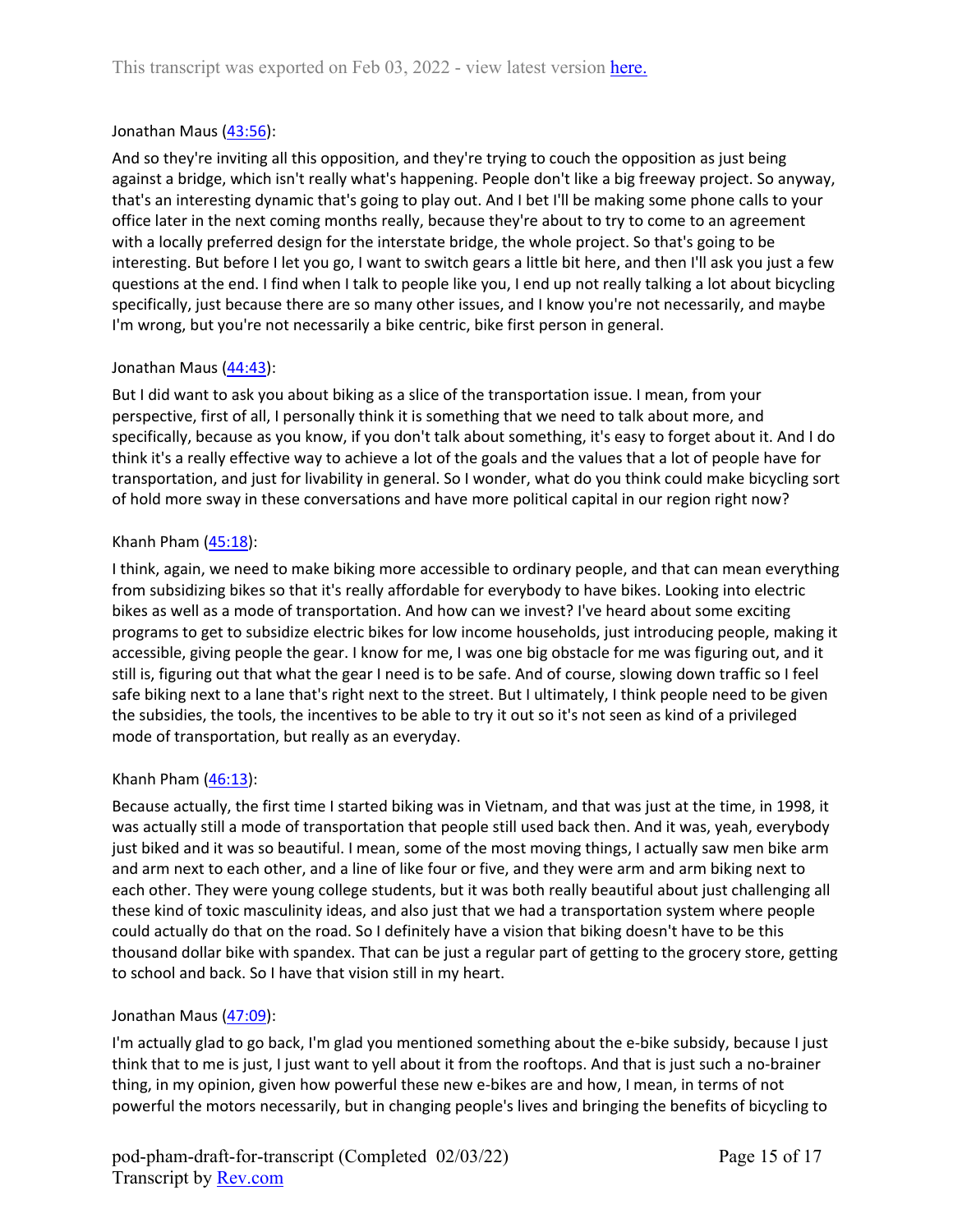tons and tons more people who didn't think they could before they had a little bit of boost from a battery. So I really hope that you see a bill sooner than later. Maybe not this session, but next session from folks. I know there's a lot of sort of advocacy folks working on that and it's kind of in the ether, but nothing's dropped.

Khanh Pham [\(47:46](https://www.rev.com/transcript-editor/Edit?token=iabHXbMd-ucVwg6VRfk8PNMJvE17ZTAw5cULpOQgHz-nOSAhpOeij0CmzyDx6DIf6XjL7PyrnKb1wV4CfrUTut-us-w&loadFrom=DocumentDeeplink&ts=2866.51)):

I would welcome any policy idea, policy concepts.

Jonathan Maus ([47:49](https://www.rev.com/transcript-editor/Edit?token=z5KRQn9u4hEH1UEDcfnFYZNfjZoOCCu9eXcaVPiRh-Biyofyqa8fz4wVC8JomtL0srk54lSJcED0sKhsAUUHCN89k2Q&loadFrom=DocumentDeeplink&ts=2869.88)):

Okay, great. Everybody, I hope you heard that so you know who to email.

Khanh Pham  $(47:51)$  $(47:51)$ :

Yeah. It's rep.khanhpham@oregonlegislature.gov.

#### Jonathan Maus ([47:55](https://www.rev.com/transcript-editor/Edit?token=JwejE5Q-82Wtt0XYuKy11KHSwIfCpnO2yCIIZNWNoon7syL74JpH4-2KNaY9o9sgZHeBcv98VfttROpBudwcHWueTIw&loadFrom=DocumentDeeplink&ts=2875.18)):

Awesome. Okay. So, okay. So let's see. Last couple things here. So I want to go back. So you have a younger daughter, and she still lives around 82nd in the J District, right? And I know you've brought her up in the past about her experience getting through the neighborhood. So in the next five years, how do you want her experience to be different than it is today in getting around the neighborhood without a car?

## Khanh Pham [\(48:19](https://www.rev.com/transcript-editor/Edit?token=IvS7yO_8bJasOeVQO9iLMsiYjOP0t_APyXGknonIyySZqM4M2EgNqyxKtHqgKNvQwJDOz3DiFbTDPAh2zuBtyrTULKs&loadFrom=DocumentDeeplink&ts=2899.68)):

She's seven years old right now. And in five years I want her to be able to feel safe walking to the grocery store, some of the markets. We have little tiny Chinese markets in our street, in our neighborhood. I want her to be able to walk to school on her own and be able to cross 82nd Avenue happily with her friends. Well, I want her to feel safe, and I want also all parents and families to feel safe letting their kids just be able to explore and experience that kind of autonomy. I think it's so important to kids development to be able to have some autonomy and explore their neighborhoods. But right now we're depriving so many kids of that because we're petrified. Without sidewalks, I mean, these cars are speeding by and there's nothing to protect kids from these 2000 pound metal contraption.

#### Khanh Pham  $(49:14)$  $(49:14)$ :

So I guess my vision is that she is able to really explore her own independence. I would love for her to have that experience with her friends in a safe environment where she's able to breathe clean air. We also have almost double the asthma rate right now, because we have these huge orphan highways, tons of diesel emissions and not enough green space to kind of soak in some of those emissions. And of course with now the heat waves, I hope that she's able to have a cooler neighborhood too, where there's hopefully more trees, less pavement that's soaking in all the heat. So those are my visions and dreams for her. And yeah, I'm committed to working as hard as I can with community to make sure we see those changes happen.

## Jonathan Maus ([49:56](https://www.rev.com/transcript-editor/Edit?token=L4v3CHCJzPBA_YfBi-3TmdKlQPxjWN6TFIychqO-3kWwUWJtXcvE-PcdrGHoY3WU02jB0M1okFArtT6L19RoxEJH5l8&loadFrom=DocumentDeeplink&ts=2996.95)):

Great. Thanks. And I'm so glad that you're going to have the potentially a role to play in actually achieving those things. And we'll be hopefully talking more about 82nd Avenue and the whole corridor,